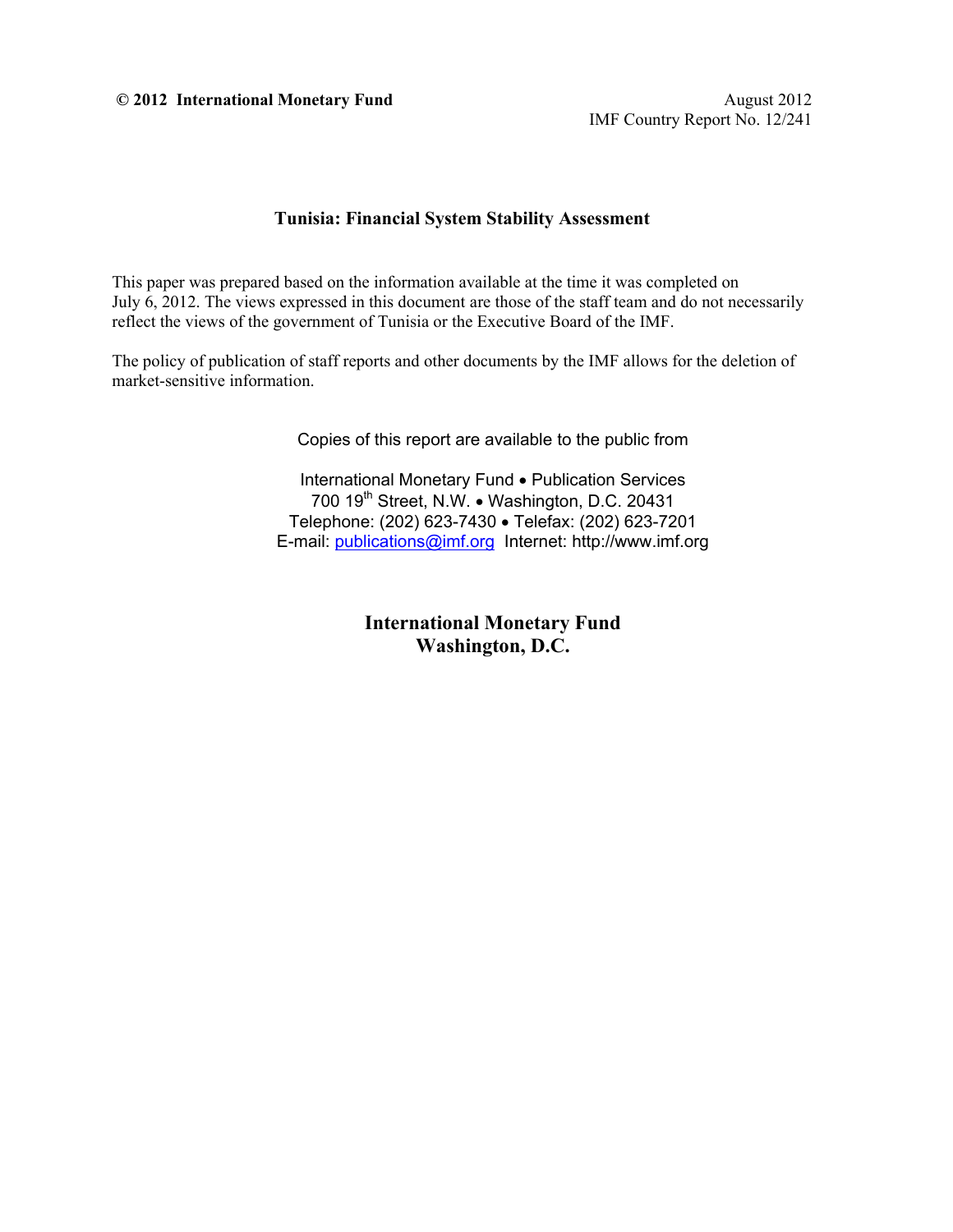### INTERNATIONAL MONETARY FUND

## TUNISIA

## **Financial System Stability Assessment**

### Prepared by the Monetary and Capital Markets and Middle East & Central Asia Departments

### Approved by José Viñals and Masood Ahmed

## July 6, 2012

This Financial System Stability Assessment (FSSA) is based on the work of a joint International Monetary Fund—World Bank Financial Sector Assessment Program (FSAP) mission to Tunisia during January 11–25, 2012. The team's main findings are:

- The banking sector may face large recapitalization needs to cover past losses or if the economic situation worsens.
- The balance sheets of state-owned banks need to be restructured and their governance improved to ensure that they operate on a commercial basis.
- Bank supervision needs to be strengthened following several years of neglect. In particular, stricter regulatory and reporting requirements should be introduced and enforced, including with regard to loan classification, assets and collateral valuation and provisioning, and compliance with international best practices.
- Financial soundness indicators suffer from deficiencies and banking sector data should be improved as a matter of urgency.
- The CBT should develop an exit strategy to unwind its large liquidity support to banks.
- A comprehensive capital market reform should be implemented over time to support long-term investment.
- The authorities' commitment to the reform of the financial sector helped improve the assessment, and the CBT has already established a working group to monitor the implementation of the FSAP recommendations. The IMF is preparing a multi-year technical assistance (TA) program, aimed at strengthening banking supervision.

The FSAP team comprised Messrs. Elias Kazarian (Mission Chief, IMF), Cédric Mousset (Mission Chief, WB); Joseph Crowley, Laurence de l'Escaille, Romain Veyrune, and Ms. Georgia Albertin (all IMF); Messrs. Alain Degroide (IMF expert, NBB), François Germain (IMF expert, BDF), and John Biggs (IMF external expert); and Messrs. Pierre-Laurent Chatain, Laurent Gonnet, Olivier Hassler, and Anderson Caputo da Silva; and Ms. Caroline Cerruti (all WB); and Mr. Laurent Le Mouël and Ms. Alice Negre (both WB experts).

The main authors of this report are Elias Kazarian and Joseph Crowley, with input from other members of the FSAP team.

*FSAP assessments are designed to assess the stability of the financial system as a whole and not that of individual institutions. They have been developed to help countries identify and remedy weaknesses in their financial sector structure, thereby enhancing their resilience to macroeconomic shocks and cross-border contagion. FSAP assessments do not cover risks that are specific to individual institutions, such as asset quality, operational or legal risks, or fraud.*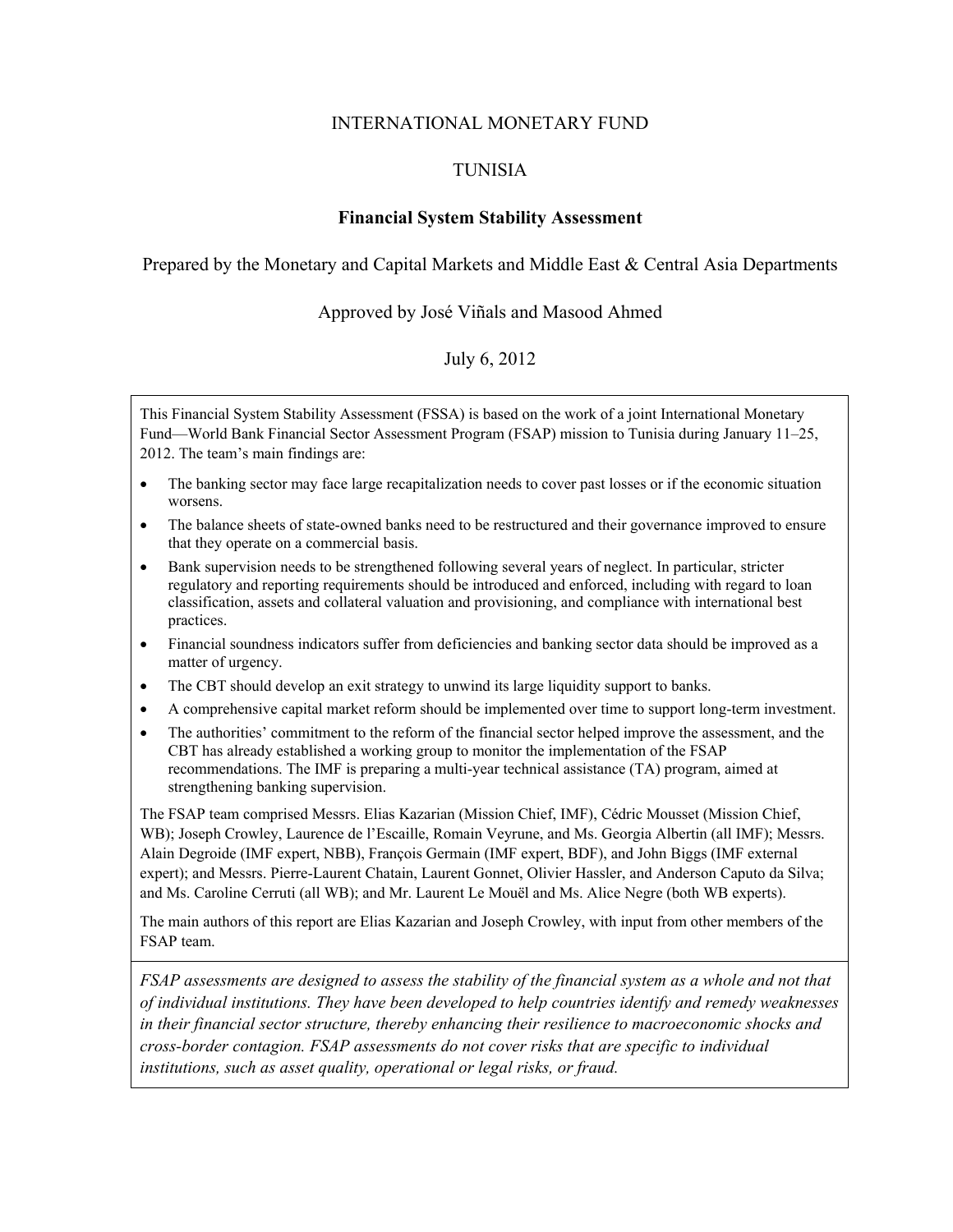| V. Anti-Money Laundering and Combating the Financing of Terrorism (AML/CFT) 27 |  |
|--------------------------------------------------------------------------------|--|
| Tables                                                                         |  |
|                                                                                |  |
|                                                                                |  |
|                                                                                |  |
|                                                                                |  |
|                                                                                |  |
|                                                                                |  |
| Figures                                                                        |  |
|                                                                                |  |
|                                                                                |  |
|                                                                                |  |

# Contents

# Page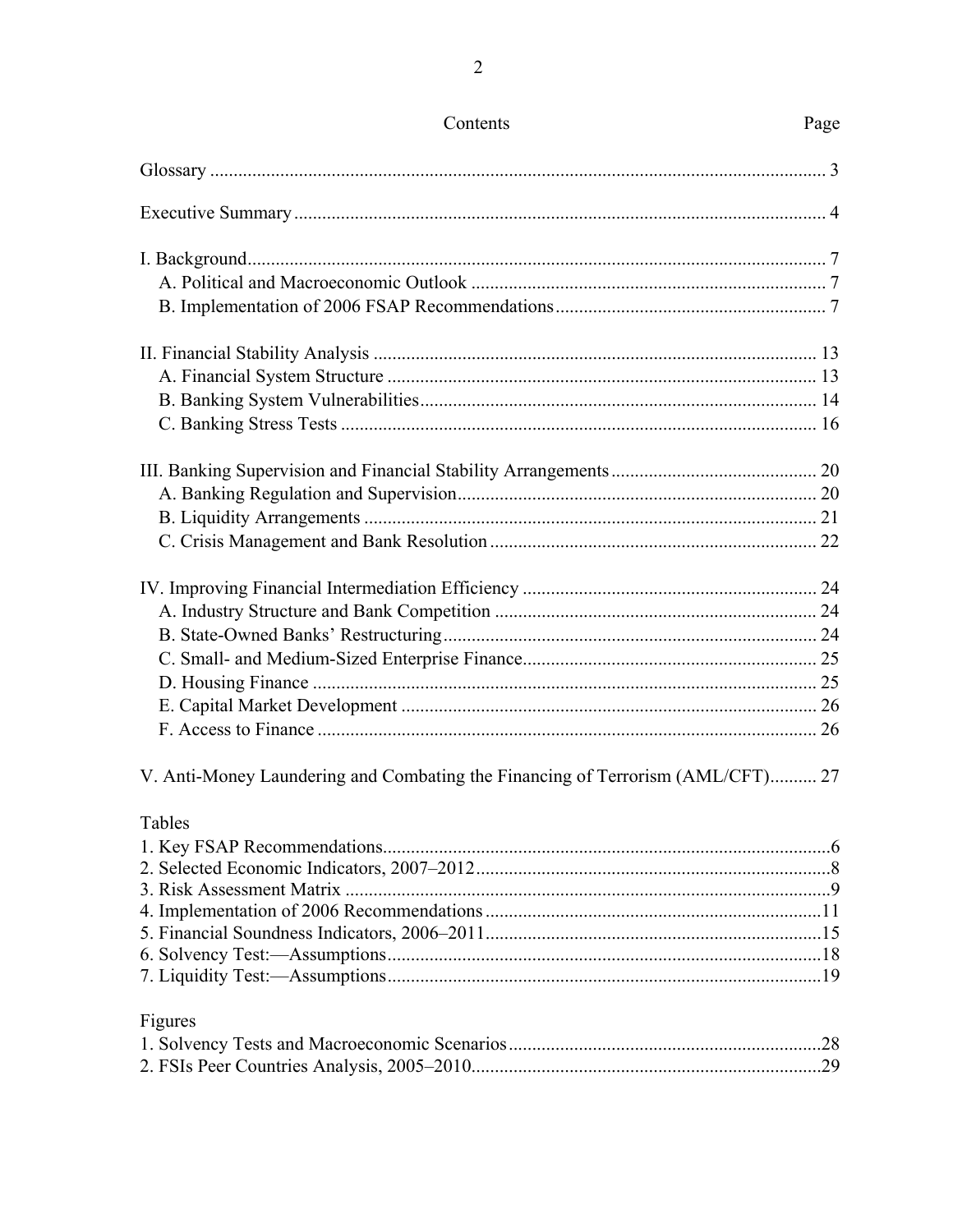# **GLOSSARY**

| <b>AML</b>  | Anti-Money Laundering                                   |
|-------------|---------------------------------------------------------|
| <b>BCP</b>  | Basel Core Principles for Effective Banking Supervision |
| <b>CAR</b>  | Capital Adequacy Ratio                                  |
| <b>CBT</b>  | Central Bank of Tunisia                                 |
| <b>CFT</b>  | Combating the Financing of Terrorism                    |
| <b>CMA</b>  | <b>Capital Market Authority</b>                         |
| <b>CNC</b>  | National Accounting Board                               |
| <b>DAR</b>  | <b>Detailed Assessment Report</b>                       |
| <b>DIS</b>  | Deposit Insurance Scheme                                |
| <b>BSD</b>  | <b>Banking Supervision Department</b>                   |
| <b>ELA</b>  | <b>Emergency Liquidity Assistance</b>                   |
| <b>FATF</b> | <b>Financial Action Task Force</b>                      |
| <b>FDI</b>  | Foreign Direct Investment                               |
| <b>FSIs</b> | <b>Financial Soundness Indicators</b>                   |
| <b>FSAP</b> | <b>Financial Sector Assessment Program</b>              |
| <b>GDP</b>  | <b>Gross Domestic Product</b>                           |
| <b>MOF</b>  | Ministry of Finance                                     |
| <b>MOU</b>  | Memorandum of Understanding                             |
| <b>LTV</b>  | Loan-to-Value                                           |
| <b>NBFI</b> | Non-Bank Financial Institutions                         |
| <b>NPL</b>  | Nonperforming Loan                                      |
| <b>OTC</b>  | Over-the-Counter                                        |
| <b>RWA</b>  | <b>Risk-Weighted Assets</b>                             |
| <b>ROA</b>  | Return on Assets                                        |
| <b>ROSC</b> | Report on Observance of Standards and Codes             |
| <b>ROE</b>  | Return on Equity                                        |
| <b>SRR</b>  | <b>Special Resolution Regime</b>                        |
| TN          | <b>Technical Note</b>                                   |
| <b>TD</b>   | <b>Tunisian Dinar</b>                                   |
| <b>WEO</b>  | World Economic Outlook                                  |
|             |                                                         |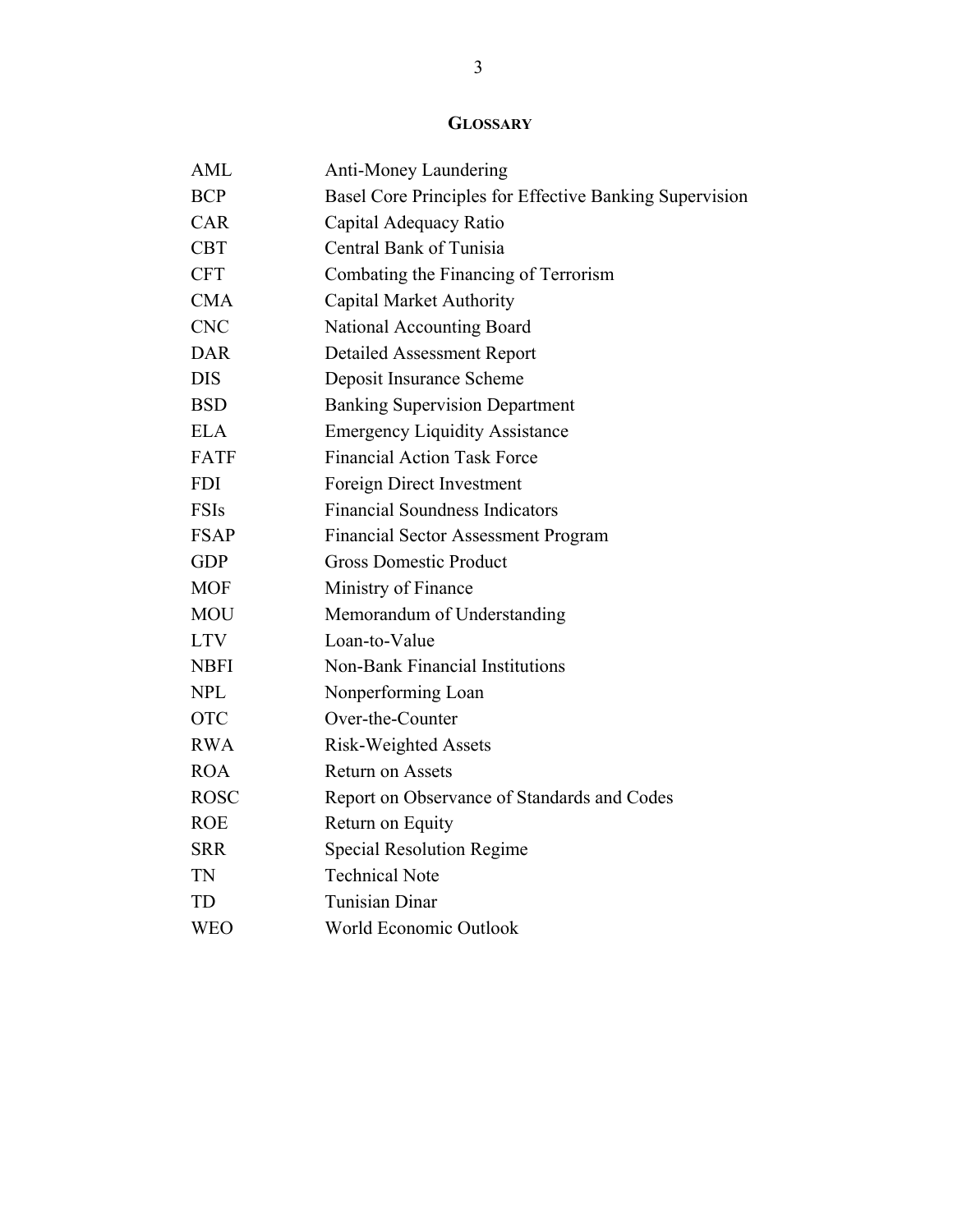#### **EXECUTIVE SUMMARY**

**The banking sector faces significant challenges owing to a weak domestic economy, and from the legacy of the previous regime.** In particular, loan quality, solvency, and profitability have deteriorated, and weaknesses in underwriting had led to inappropriate lending to well-connected borrowers. Moreover, weakness in supervisory reporting and data provision mean that vulnerabilities could be much higher than reported. The mission urged the authorities to address the serious weaknesses in data management, including by creating a uniform database and standardized template to allow frequent and broad bank-by-bank performance monitoring.

**Against this background the mission urged preemptive action to raise bank capital.** The team estimated that to cover existing weaknesses in loan quality and potential future losses, including those related to under-reporting, the system as a whole could require additional capital in an amount exceeding 5 percent of GDP. To assist in this process, the authorities are encouraged to increase the minimum capital adequacy ratio (CAR) from 8 percent to 10 percent by 2014, and to impose higher solvency requirements on those banks with a higher risk profile.

**Starting from an extremely weak position, the CBT has recently made commendable strides in strengthening banking supervision.** A medium-term plan to build effective banking supervision was initiated in February 2012, including a new organization, and reassignment and recruitment of staff. The CBT also adopted a new corporate governance regime for commercial banks to increase the role and independence of their boards.

**Nonetheless, bank supervision and regulation fall well short of international best practice and need significant further strengthening.** The supervisory response to the recent challenges has been hampered by extremely weak capacity and outdated practices. Full on-site inspections have not been held since 2006, and should be conducted urgently first with all major banks. The CBT should also require banks to apply international best practices for loss reporting, collateral valuation and classification, and provisioning of nonperforming loans (NPLs). Furthermore, the CBT needs to strengthen its enforcement regime, establish clear conflict-of-interest policies for its staff, and increase its transparency and accountability.

**The current circumstances provide an opportunity to revisit the rationale for and the modes of state intervention.** Public banks have been used to support nonviable state-owned enterprises and activities, their governance arrangements have been weak, and they have been staffed mainly with civil servants with no banking experience. In addition to addressing these issues, the major state-owned banks should be subject to in-depth audits by international firms, including assessments of their viability if significant recapitalization needs are identified.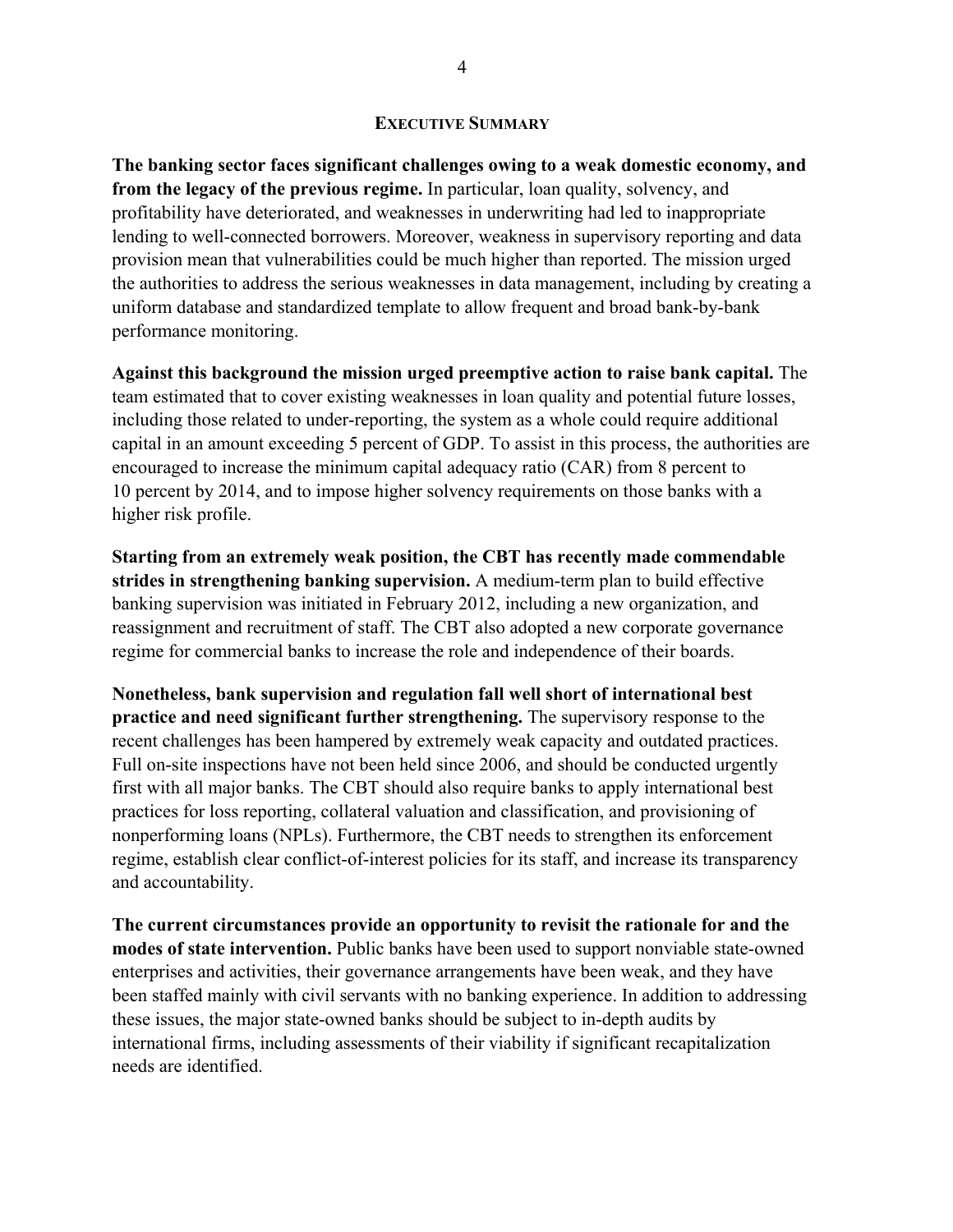**Crisis-management arrangements need to be developed.** In the past, distressed institutions have not been required to restructure or exit the market. Going forward, a special bank resolution regime and preparation for an eventual deposit insurance scheme are needed in order to facilitate an orderly structural change in the sector.

**The CBT should develop an exit strategy to unwind gradually its large liquidity support to banks.** Liquidity injections in 2011 supported strong credit growth but significantly increased the credit exposure of the central bank and led to a significant decline of foreign reserves. This strategy should be implemented gradually in order to allow banks time to adjust their funding needs and enhance the functioning of the interbank market.

**A comprehensive capital market reform is needed to support long-term investment.** The Capital Market Authority (CMA) needs to strengthen its oversight of investment markets. A reliable yield curve should be developed, and the confiscated assets of the old regime could be sold to jumpstart markets.

**Banking sector reform should improve access to finance for individuals, and small and medium enterprises (SMEs).** This should be supplemented by swift implementation of the 2011 microfinance law and integration of microfinance institutions into the national payment infrastructure through partnerships with other financial institutions.

**The authorities' commitment to reform enhanced the ability of the FSAP team to conduct its assessment.** Encouragingly, the CBT has already established a working group, comprised key financial sector stakeholders, to monitor the implementation of the 2012 FSAP recommendations.

**The IMF is preparing a multi-year technical assistance (TA) program, aimed mainly at strengthening banking supervision.**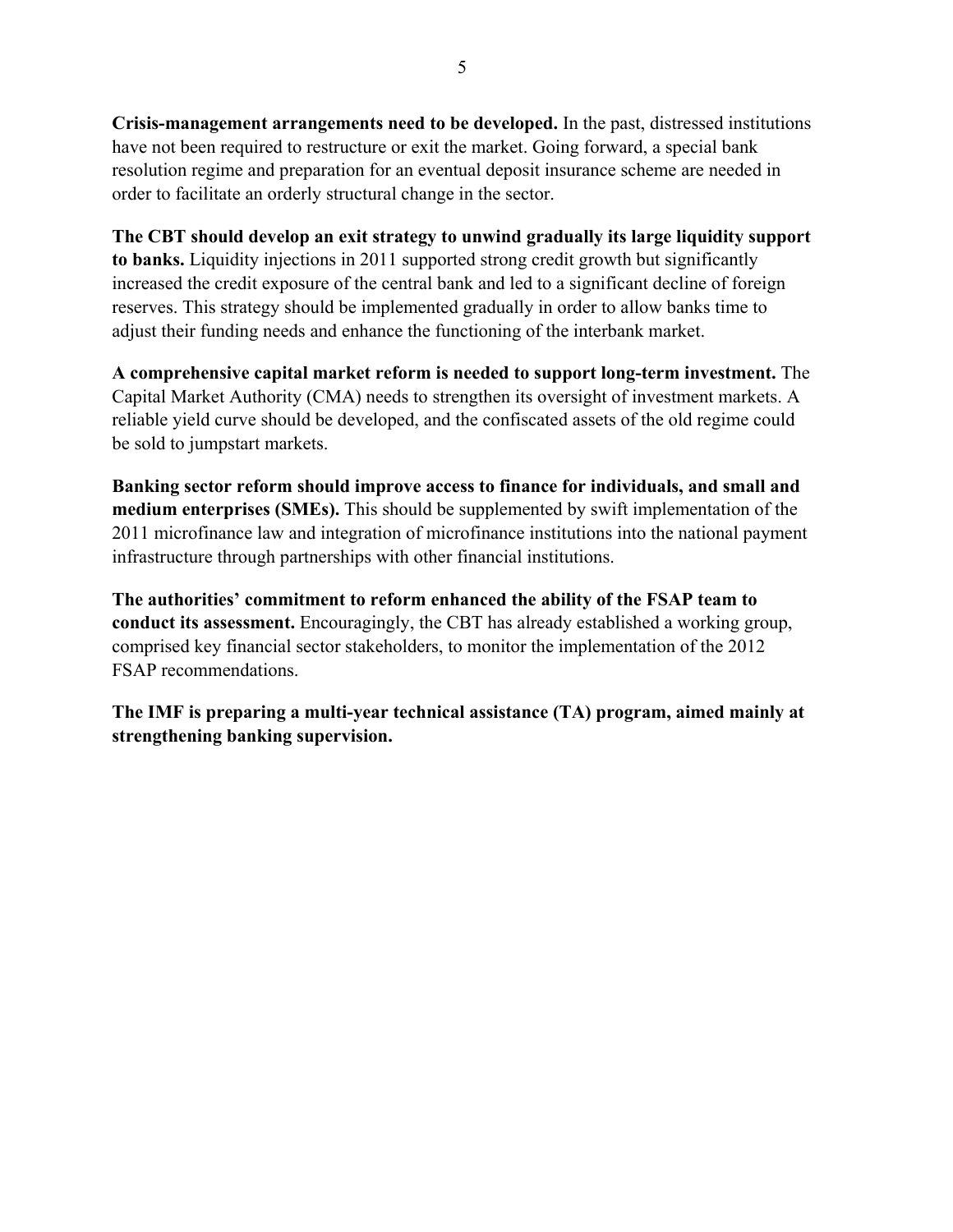| <b>Recommendations</b>                                                                                                                                                                                       | <b>Priority</b> | Time frame <sup>1</sup> |
|--------------------------------------------------------------------------------------------------------------------------------------------------------------------------------------------------------------|-----------------|-------------------------|
| <b>Bank supervision</b>                                                                                                                                                                                      |                 |                         |
| Ensure appropriate independence of the supervisor, including regarding<br>appointment and dismissal of senior officials (para 30).                                                                           | High            | Short term              |
| Significantly increase resources, including hiring staff with banking and market<br>experience (para 26).                                                                                                    | High            | Short term              |
| Conduct in-depth on-site inspections starting with the largest banks (para 28).                                                                                                                              | High            | Short term              |
| Apply international standards for loan classification, provisioning, and valuation<br>of collateral (paras 12-14).                                                                                           | High            | Short term              |
| Address the serious weaknesses in data management by enhancing the<br>collection and processing of bank data, and creating a uniform database and<br>standardized template (para 12).                        | High            | Short term              |
| Increase the minimum CAR to 10 percent by 2014 and to 12 percent by 2016,<br>and increase the Tier 1 ratio to 7 percent by 2016 (para 29).                                                                   | High            | Medium term             |
| <b>Bank restructuring</b>                                                                                                                                                                                    |                 |                         |
| Conduct an in-depth independent assessment of the balance sheets of the<br>three large state-owned banks, and develop a strategy for ensuring they<br>operate on a commercially oriented basis (para 48-49). | High            | Short term              |
| Develop strategy to limit state ownership of banks to cases of clear public<br>policy need (para 49).                                                                                                        | Medium          | Medium term             |
| Ensure that the same rules and regulations, including those related to<br>governance structure, apply to state-owned banks and private banks (para 30<br>and 48).                                            | Medium          | Medium term             |
| Crisis management and bank resolution                                                                                                                                                                        |                 |                         |
| Develop a crisis-management framework and a special bank resolution regime<br>(paras 38-39).                                                                                                                 | High            | Short term              |
| Revise the lender-of-last-resort framework to give explicit power to the CBT to<br>advance funds, secured by adequate collateral, to solvent but illiquid banks<br>(para 43).                                | Medium          | Medium term             |
| <b>Systemic Liquidity</b>                                                                                                                                                                                    |                 |                         |
| Introduce a haircut on all collateral used for refinancing operations (para 35).                                                                                                                             | Medium          | Short term              |
| Consider asking banks to pledge only treasury bonds as collateral for regular<br>central bank liquidity provision (para 35).                                                                                 | Medium          | Medium term             |
| The CBT should increase gradually the cost of banks' refinancing from the<br>central bank in order to unwind CBT liquidity support to banks (para 35).                                                       | Medium          | Medium term             |
| <b>Nonbank financial institutions</b>                                                                                                                                                                        |                 |                         |
| Reform the sovereign bond market to create a benchmark for pricing fixed-<br>income products (para 55).                                                                                                      | Medium          | Short term              |
| Consider offering some confiscated assets and state-owned enterprises (as<br>part of privatization programs) to the public (para 55).                                                                        | Medium          | Medium term             |
| Step up CMA supervision (para 56).                                                                                                                                                                           | Medium          | Short term              |

**Table 1. Tunisia: Key FSAP Recommendations** 

1/ Short-term: < 12 months; Medium-term: 12 to 24 months.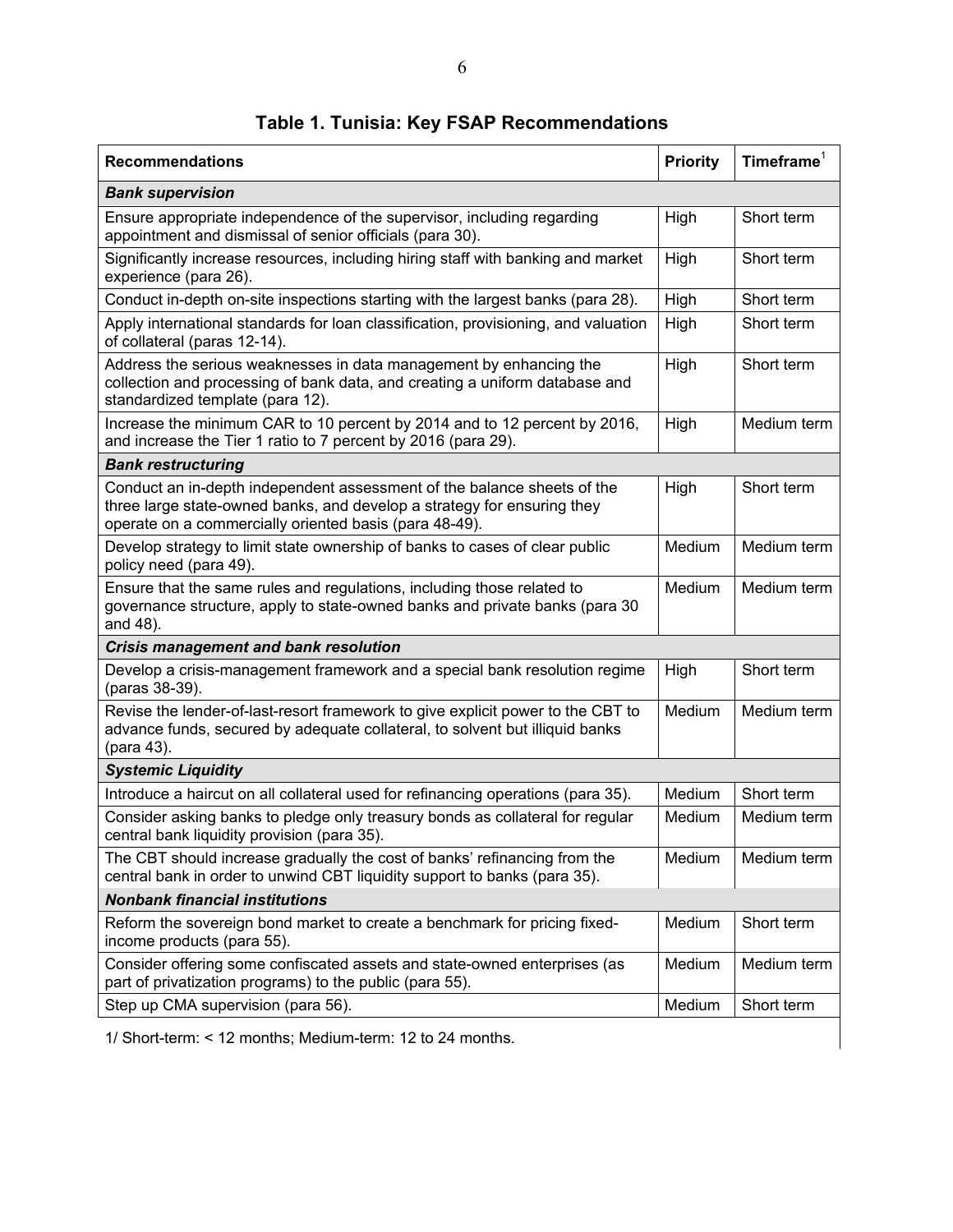## **I. BACKGROUND**

## **A. Political and Macroeconomic Outlook**

1. **Tunisia has stabilized following a major political transformation, but uncertainties remain.** Following successful democratic elections for a Constituent Assembly in October, a new interim-government was confirmed by the assembly in December 2011. The new government's priorities include establishing transparent and participatory governance, tackling high unemployment, supporting private investment, and developing the disadvantaged regions of the interior.

2. **Real GDP is estimated to have contracted by 1.8 percent in 2011 (Table 2).** Economic activity in Tunisia was severely affected in 2011 by domestic events as well as the conflict in neighboring Libya. Tourism receipts dropped by 30 percent and FDI fell also by about 25 percent. The economic downturn and the return of Tunisian workers from Libya helped push the unemployment rate to 19 percent, with the youth unemployment rate reaching 42 percent.

3. **CBT liquidity support contributed to rapid credit growth and an uptick in inflation.** The credit-to-GDP ratio increased from 60 percent in 2007 to almost 70 percent in 2011—having been stagnant for almost a decade—supported by CBT refinancing. Indeed, the CBT's exposure to the banking system increased to about 25 percent of its assets by end-2011, up from 2.5 percent at end-2010. In 2011, average headline inflation remained moderate at 3.5 percent but non-administered prices increased by about 6 percent, and headline inflation reached 5.7 percent in April 2012.

4. **The Tunisian economy is expected to recover gradually in 2012, but significant downside risks remain that may impact the financial sector.** Real growth is projected to reach about 2 percent in 2012, supported by a gradual rebound in tourism and FDI as well as a sizable fiscal stimulus. However, this recovery would leave growth well below the 4 percent to 5 percent average during the 2000s, and would be subject several risks, including a worsening of the recession in Europe; protracted instability in Libya; political uncertainty; and financing constraints affecting the execution of the envisaged fiscal stimulus (Table 3).

# **B. Implementation of 2006 FSAP Recommendations**

5. **The core recommendations of the 2006 FSAP were not implemented.** These recommendations centered on: the proposed comprehensive reform of the state-owned banks to improve their risk management; addressing the overhang of nonperforming loans; and the rationalization of staffing and duties (Table 4).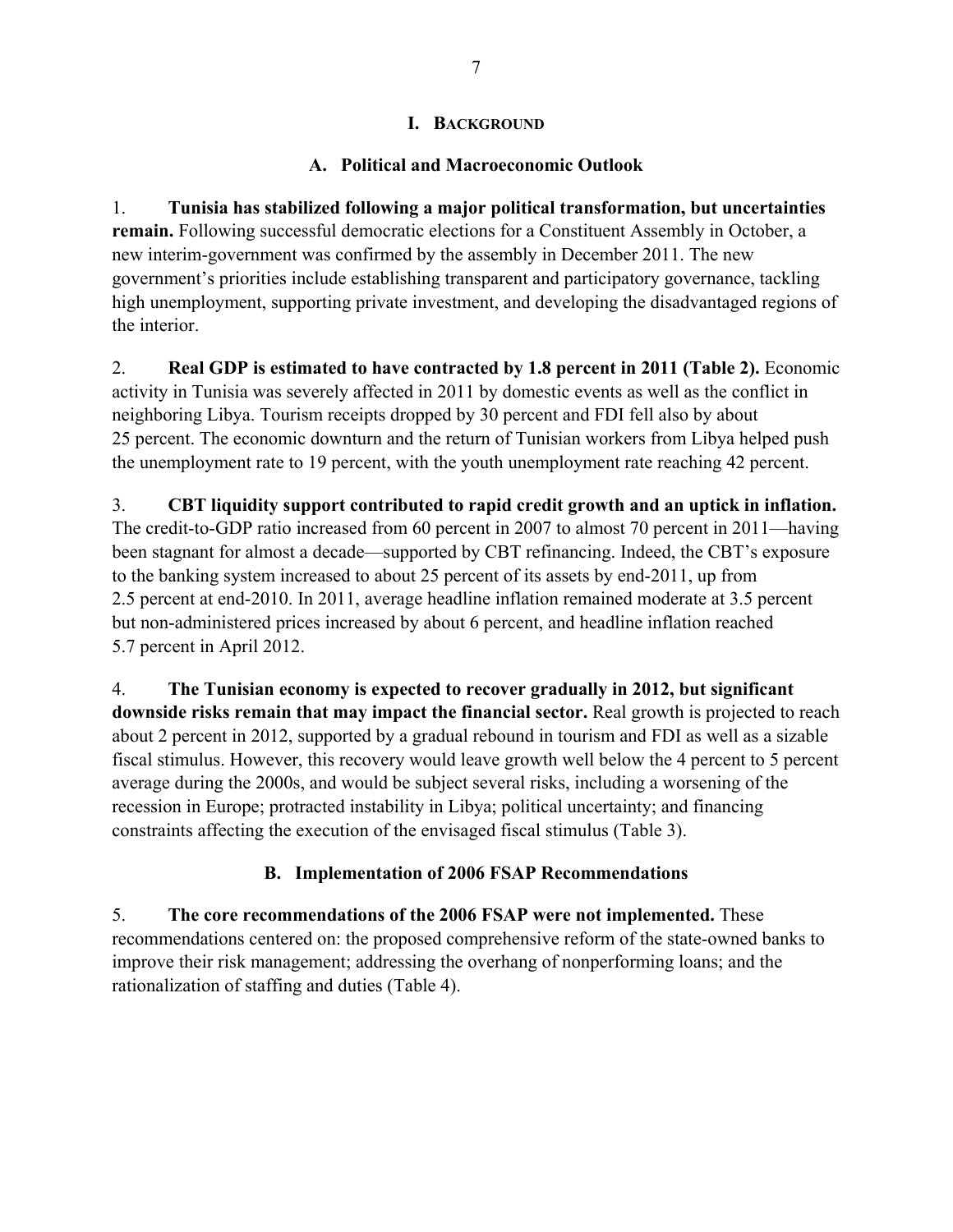|                                                                       |        |         |               | Est.    | Projections |           |                             |           |          |                |
|-----------------------------------------------------------------------|--------|---------|---------------|---------|-------------|-----------|-----------------------------|-----------|----------|----------------|
|                                                                       | 2008   | 2009    | 2010          | 2011    | 2012        | 2013      | 2014                        | 2015      | 2016     | 2017           |
| Production and income (percent change)                                |        |         |               |         |             |           |                             |           |          |                |
| Nominal GDP                                                           | 10.9   | 6.3     | 7.8           | 2.2     | 8.6         | 8.2       | 7.7                         | 8.5       | 8.6      | 9.4            |
| Real GDP                                                              | 4.5    | 3.1     | 3.0           | $-1.8$  | 2.7         | 3.5       | 4.1                         | 5.3       | 5.5      | 6.0            |
| GDP deflator                                                          | 6.1    | 3.1     | 4.7           | 4.1     | 5.8         | 4.6       | 3.5                         | 3.0       | 2.9      | 3.2            |
| Consumer price index (CPI), average                                   | 4.9    | 3.5     | 4.4           | 3.5     | 5.0         | 4.0       | 3.5                         | 3.5       | 3.5      | 3.5            |
| Gross national savings (in percent of GDP)                            | 22.1   | 21.9    | 21.6          | 16.8    | 18.1        | 18.9      | 20.1                        | 21.0      | 21.9     | 22.8           |
| Gross investment (in percent of GDP)                                  | 25.9   | 24.8    | 26.4          | 24.1    | 25.1        | 25.9      | 26.2                        | 26.5      | 26.7     | 27.0           |
| External sector (percent change)                                      |        |         |               |         |             |           |                             |           |          |                |
| Exports of goods, f.o.b. (in \$)                                      | 26.6   | $-24.8$ | 14.0          | 8.5     | 0.9         | 5.3       | 7.5                         | 9.3       | 9.8      | 10.6           |
| Imports of goods, $f.o.b.$ (in \$)                                    | 28.7   | $-21.9$ | 15.9          | 7.7     | 2.2         | 5.6       | 5.2                         | 6.7       | 7.3      | 8.3            |
| Exports of goods, f.o.b. (volume)                                     | 5.5    | $-9.6$  | 6.7           | $-1.5$  | $-1.5$      | 4.8       | 7.7                         | 9.7       | 9.3      | 9.6            |
| Import of goods, f.o.b. (volume)                                      | 7.3    | 1.0     | $-1.8$        | $-6.0$  | 5.0         | 6.5       | 7.0                         | 7.9       | 7.8      | 8.3            |
| Trade balance (in percent of GDP)                                     | $-8.9$ | $-8.5$  | $-10.3$       | $-10.4$ | $-11.1$     | $-11.4$   | $-10.7$                     | $-9.8$    | $-9.0$   | $-8.2$         |
| Current account, excluding grants (in percent of GDP)                 | $-3.8$ | $-2.8$  | $-4.8$        | $-7.3$  | $-7.0$      | $-6.9$    | $-6.2$                      | $-5.5$    | $-4.8$   | $-4.2$         |
| Foreign direct investment (percent of GDP)                            | 5.7    | 3.3     | 3.0           | 0.9     | 2.5         | 2.8       | 3.2                         | 3.7       | 4.2      | 4.6            |
| Terms of trade (deterioration -)                                      | 0.1    | 7.6     | -9.6          | $-4.0$  | 5.1         | 1.4       | 0.5                         | 0.0       | 3.7      | 4.0            |
| Real effective exchange rate (depreciation -) 1/                      | $-0.7$ | $-1.1$  | $-0.5$        | $-1.8$  | $\cdots$    | $\cdots$  | $\cdots$                    | $\ddotsc$ | $\cdots$ | $\ldots$       |
| Central government (percent of GDP, unless<br>otherwise indicated) 2/ |        |         |               |         |             |           |                             |           |          |                |
| Total revenue, excluding grants and privatization                     | 23.8   | 22.8    | 22.8          | 24.5    | 23.8        | 23.0      | 23.1                        | 23.2      | 23.5     | 23.7           |
| Total expenditure and net lending                                     | 24.8   | 25.8    | 23.9          | 28.2    | 30.8        | 28.1      | 27.2                        | 26.5      | 26.1     | 25.7           |
| Central government balance, excluding grants and                      |        |         |               |         |             |           |                             |           |          |                |
| privatization                                                         | $-1.0$ | $-3.0$  | $-1.1$        | $-3.7$  | $-7.0$      | $-5.1$    | $-4.0$                      | $-3.4$    | $-2.6$   | $-2.0$         |
| Central government balance, including grants,                         |        |         |               |         |             |           |                             |           |          |                |
| excluding privatization                                               | $-0.7$ | $-2.7$  | $-1.0$        | $-3.4$  | $-6.4$      | $-5.0$    | $-3.9$                      | $-3.3$    | $-2.5$   | $-1.9$         |
| Total government debt (foreign and domestic)                          | 43.3   | 42.8    | 40.4          | 44.4    | 45.7        | 50.5      | 50.7                        | 49.9      | 48.7     | 46.4           |
| Foreign currency public debt (percent of total debt)                  | 60.8   | 58.5    | 60.7          | 58.0    | 61.4        | 58.5      | 59.5                        | 59.7      | 60.3     | 61.5           |
| Money and credit (percent change)                                     |        |         |               |         |             |           |                             |           |          |                |
| Credit to the economy                                                 | 14.0   | 10.3    | 19.6          | 13.5    | 5.7         | $\ddotsc$ | $\ddotsc$                   | $\ddotsc$ |          | $\ddotsc$      |
| Broad money (M3) 3/                                                   | 14.4   | 13.0    | 12.1          | 9.2     | 10.8        | $\ddotsc$ | $\ddotsc$                   | $\cdots$  | $\cdots$ | $\ddotsc$      |
| Liquidity aggregate (M4)                                              | 14.2   | 12.7    | 12.2          | 9.2     | 10.8        | $\cdots$  | $\cdots$                    | .         | $\cdots$ | $\ldots$       |
| Velocity of circulation (GDP/M3)                                      | 1.62   | 1.52    | 1.46          | 1.37    | 1.34        |           | $\cdots$                    | .         | .        | $\cdots$       |
| Interest rate (money market rate, in percent, e.o.p) 4/               | 4.90   | 4.10    | 4.12          | 3.05    | $\cdots$    | $\cdots$  | $\cdots$                    | $\cdots$  | .        | $\cdots$       |
| Official reserves                                                     |        |         |               |         |             |           |                             |           |          |                |
| Gross official reserves (US\$ billions, e.o.p)                        | 9.0    | 10.6    | 9.5           | 7.5     | 8.2         | 8.7       | 9.4                         | 10.4      | 11.7     | 13.5           |
| In months of imports of goods and services, c.i.f. 5/                 | 4.4    | 6.6     | 5.1           | 3.8     | 4.0         | 4.0       | 4.2                         | 4.3       | 4.5      | 4.8            |
| Total external debt                                                   |        |         |               |         |             |           |                             |           |          |                |
| External debt (US\$ billions)                                         | 20.6   | 21.5    | 21.4          | 22.0    | 24.2        | 26.1      | 27.7                        | 29.1      | 30.2     | 31.3           |
| External debt (in percent of GDP)                                     | 48.8   | 48.2    | 48.5          | 51.0    | 53.7        | 55.8      | 56.9                        | 56.9      | 56.1     | 54.8           |
| Debt service ratio (percent of exports of GNFS)                       | 8.6    | 11.9    | 10.5          | 11.7    | 10.4        | 9.8       | 9.1                         | 8.5       | 7.6      | 6.8            |
| Financial market indicators                                           |        |         |               |         |             |           |                             |           |          |                |
| Stock market index 6/                                                 | 2,892  | 4,292   | 5,113         | 4,722   | $\ddotsc$   | $\cdots$  | $\ddotsc$                   |           |          |                |
| Memorandum items:                                                     |        |         |               |         |             |           |                             |           |          |                |
| GDP at current prices (TD millions)                                   | 55,296 |         | 58,768 63,380 | 64,802  |             |           | 70,402 76,182 82,053 89,027 |           |          | 96,684 105,787 |
| GDP at current prices (US\$ billions)                                 | 44.9   | 43.5    | 44.3          | 46.0    | 46.1        | 48.0      | 49.9                        | 52.4      | 55.1     | 58.5           |
| GDP per capita (US\$)                                                 | 4,346  | 4,171   | 4,199         | 4,320   | 4,284       | 4,409     | 4,542                       | 4,715     | 4,909    | 5,156          |
| Unemployment rate (in percent) 7/                                     | 12.6   | 13.3    | 13.0          | 18.9    | $\cdots$    | .         | $\cdots$                    | $\cdots$  | .        | $\cdots$       |
| Population (millions)                                                 | 10.3   | 10.4    | 10.5          | 10.7    | 10.8        | 10.9      | 11.0                        | 11.1      | 11.2     | 11.3           |
| Exchange rate: dinar/US\$ (average)                                   | 1.23   | 1.35    | 1.43          | 1.41    | $\cdots$    | $\cdots$  | $\cdots$                    | $\cdots$  | $\cdots$ | $\ddotsc$      |

# **Table 2. Tunisia: Selected Economic Indicators, 2008–2017**

Sources: Tunisian authorities; and IMF staff estimates and projections.

1/ Information Notice System.

2/ Excludes the social security accounts.

3/ Financial system (deposit money banks and development banks).

4/ 2011 data is the money market rate on 10/17/2011.

5/ End-of-year reserves over current year imports of goods and services.

6/ TUNINDEX. (1000 = 12/31/1997), with 2011 data at 10/17/2011.

7/ New series based on the ILO definition of the labor force.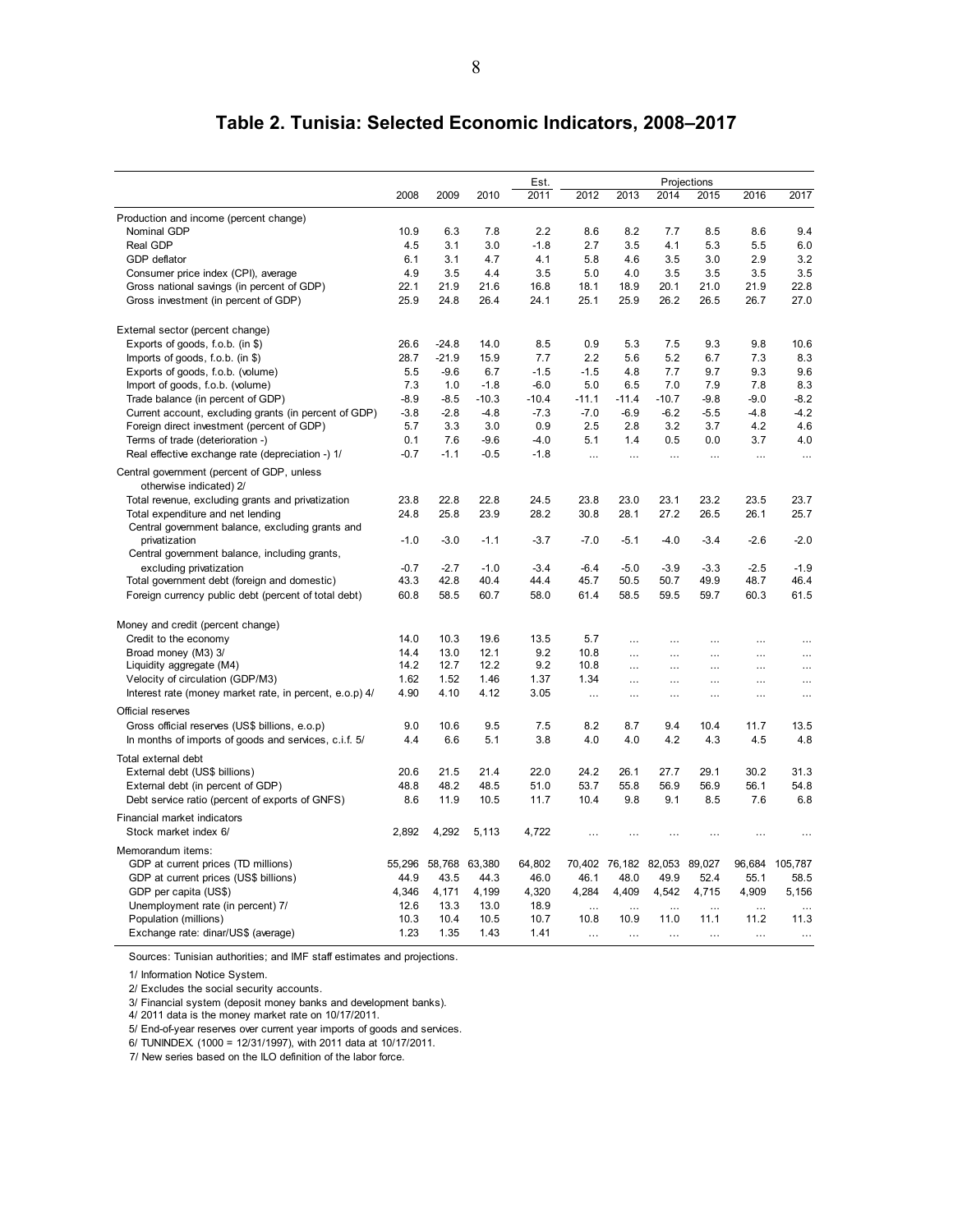| Nature/Source of                                               | Likelihood of Severe Realization in                                                                                                                                                                                                                                                                                                                                                                           | <b>Expected Impact on Financial</b>                                                                                                                                                                                                                                                                                                                                                                                                                                                         |
|----------------------------------------------------------------|---------------------------------------------------------------------------------------------------------------------------------------------------------------------------------------------------------------------------------------------------------------------------------------------------------------------------------------------------------------------------------------------------------------|---------------------------------------------------------------------------------------------------------------------------------------------------------------------------------------------------------------------------------------------------------------------------------------------------------------------------------------------------------------------------------------------------------------------------------------------------------------------------------------------|
| <b>Main Threats</b>                                            | the Next Three Years                                                                                                                                                                                                                                                                                                                                                                                          | Stability if Threat is Realized                                                                                                                                                                                                                                                                                                                                                                                                                                                             |
| Worsening of the<br>recession in Europe                        | Staff assessment: High<br>Macroeconomic indicators and<br>$\bullet$<br>IMF projections forecast negative<br>growth in the euro region for<br>2012, with sizable downside<br>risks.                                                                                                                                                                                                                            | Staff assessment: High<br>Tunisia has significant economic<br>linkages with France and Italy<br>through tourism and exports, as<br>well as FDI inflows and<br>remittances. A worse-than-<br>expected recession in Europe<br>would significantly undermine<br>Tunisia's growth prospects<br>through trade and investment<br>channels. In turn, weaker-than-<br>expected economic growth could<br>adversely affect the stability of<br>the banking sector, leading to an<br>increase in NPLs. |
|                                                                | Staff assessment: High                                                                                                                                                                                                                                                                                                                                                                                        | Staff assessment: High                                                                                                                                                                                                                                                                                                                                                                                                                                                                      |
| Unidentified<br>weaknesses in the<br>banking sector            | Comprehensive inspections<br>$\bullet$<br>have not been conducted since<br>2006; weak external auditing, in<br>some cases, and banks lack<br>good information technology.<br>The CBT has a fragmented data<br>management system.                                                                                                                                                                              | A significant increase in<br>$\bullet$<br>recorded NPLs, calling for higher<br>provisioning, which would lower<br>bank capital.                                                                                                                                                                                                                                                                                                                                                             |
|                                                                | Staff assessment: Medium                                                                                                                                                                                                                                                                                                                                                                                      | Staff assessment: High                                                                                                                                                                                                                                                                                                                                                                                                                                                                      |
| Continued loss of<br>external reserves                         | The CBT has been providing<br>large amounts of liquidity to the<br>banks. This has been associated<br>with a widening of the current<br>account deficit a significant<br>decline in FDI inflows and loss of<br>reserves.                                                                                                                                                                                      | If external reserves are<br>$\bullet$<br>exhausted, the CBT might be<br>forced to stop providing liquidity<br>to banks, necessitating a<br>restructuring of banks with weak<br>loan portfolios or insufficient<br>liquidity.                                                                                                                                                                                                                                                                |
|                                                                | Staff assessment: Medium                                                                                                                                                                                                                                                                                                                                                                                      | Staff assessment: High                                                                                                                                                                                                                                                                                                                                                                                                                                                                      |
| Political instability and<br>heightening of social<br>tensions | Tunisia successfully held its first<br>$\bullet$<br>democratic general elections for<br>a constituent assembly, marking<br>a crucial step in the country's<br>orderly political transition to<br>democracy. However, the risk of<br>political instability and social<br>tensions remains. In particular,<br>widespread strikes and sit-ins<br>have continued to hamper<br>investment and industrial activity. | Increased political instability and<br>$\bullet$<br>heightened social tensions could<br>hamper domestic and foreign<br>investments, as well as tourism,<br>thus weakening Tunisia's growth<br>prospects. Weaker-than-<br>expected economic performance<br>could result in increased NPLs<br>and possible deposit<br>withdrawals, thus weakening the<br>stability of the financial sector.                                                                                                   |

**Table 3. Tunisia: Risk Assessment Matrix**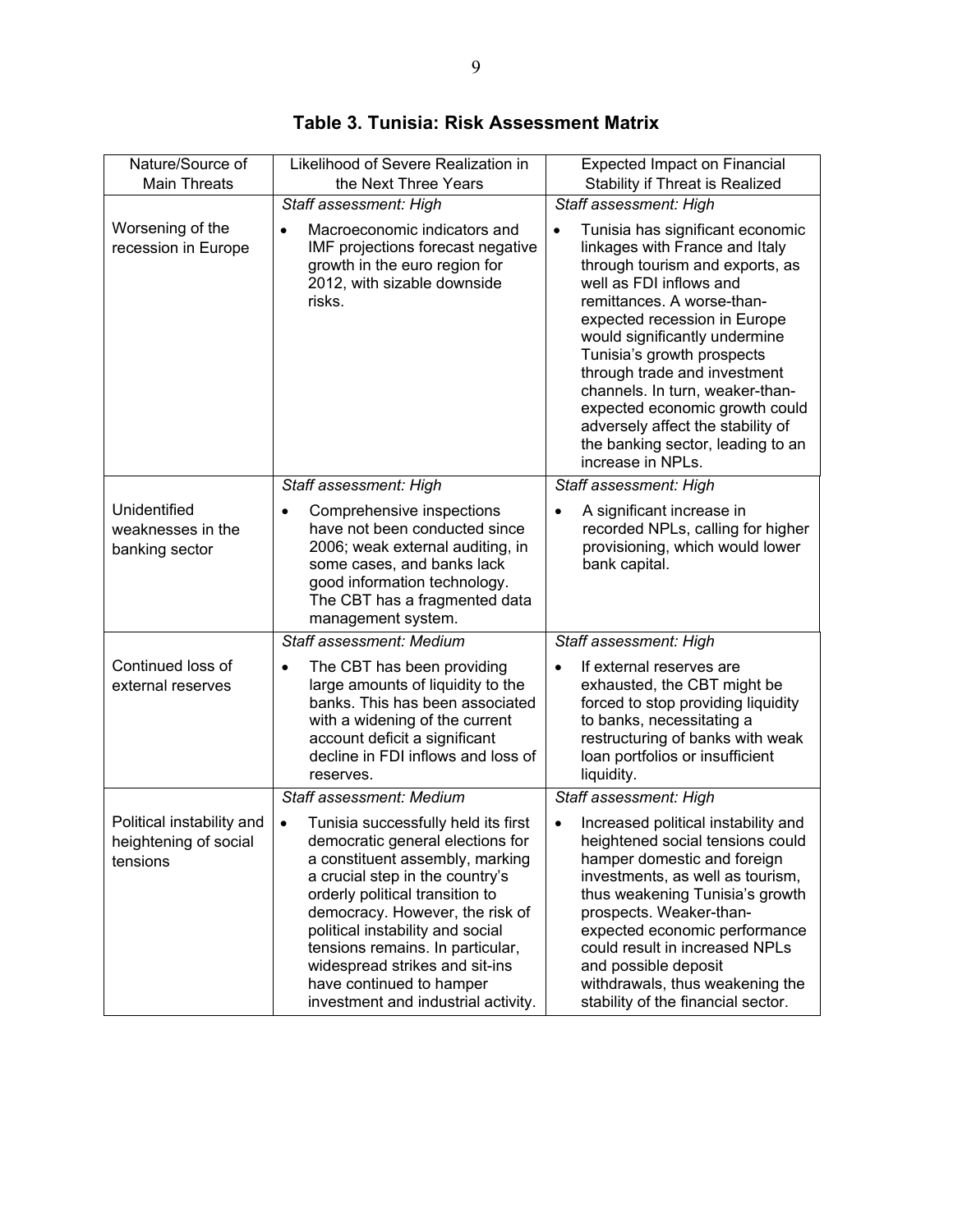| Nature/Source of                        | Likelihood of Severe Realization in                                                                                                                                                                                                            | <b>Expected Impact on Financial</b>                                                                                                                                                                                                                                                                                   |
|-----------------------------------------|------------------------------------------------------------------------------------------------------------------------------------------------------------------------------------------------------------------------------------------------|-----------------------------------------------------------------------------------------------------------------------------------------------------------------------------------------------------------------------------------------------------------------------------------------------------------------------|
| <b>Main Threats</b>                     | the Next Three Years                                                                                                                                                                                                                           | <b>Stability if Threat is Realized</b>                                                                                                                                                                                                                                                                                |
|                                         | Staff assessment: High                                                                                                                                                                                                                         | Staff assessment: Medium                                                                                                                                                                                                                                                                                              |
| Prolonged weakness<br>in tourism sector | Recent political events have<br>٠<br>discouraged tourism and the<br>sector is currently in a severe<br>slump. The recession in Europe<br>is expected to negatively affect<br>tourism in the short-term,<br>hampering the economic<br>recovery. | Banks have large exposures to<br>$\bullet$<br>the tourism sector, and there are<br>questions about the<br>recoverability of collateral. The<br>weakness in the tourism sector<br>has yet to show up as an<br>increase in NPLs, but there are<br>concerns that the data are<br>distorted by regulatory<br>forbearance. |

**Table 3. Tunisia: Risk Assessment Matrix (continued)**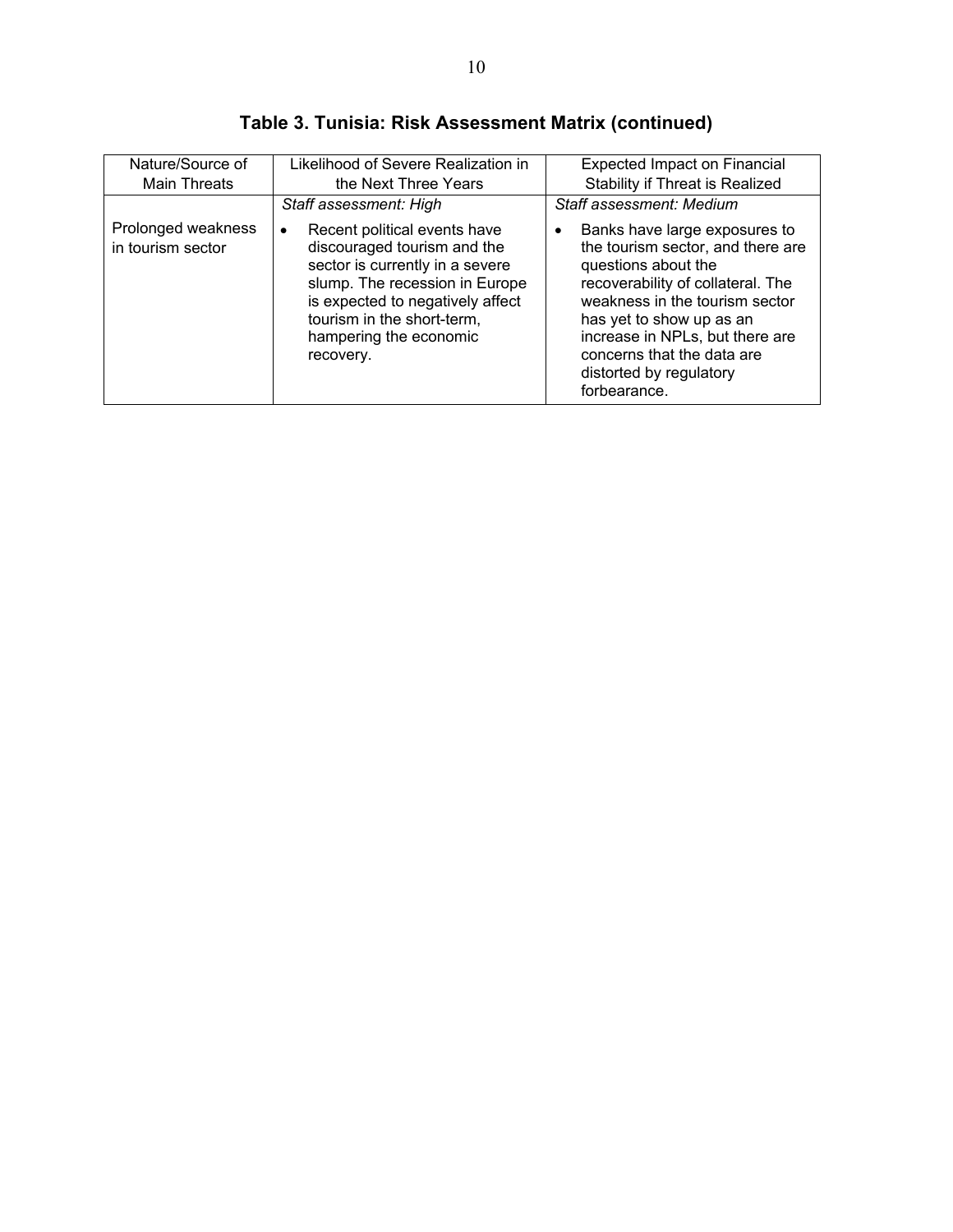| Table 4. Tunisia: Implementation of 2006 Recommendations<br><b>Recommendations</b>                                                                                                                                           | <b>Timeframe</b>       | <b>Assessment</b>                                                                                                                                      |
|------------------------------------------------------------------------------------------------------------------------------------------------------------------------------------------------------------------------------|------------------------|--------------------------------------------------------------------------------------------------------------------------------------------------------|
| A. Banking sector issues                                                                                                                                                                                                     |                        |                                                                                                                                                        |
| Ensure rigorous implementation of the authorities' target of 70 percent<br>provisioning for all NPLs, without regard for existing collateral.                                                                                | МT                     | The 70 percent target was not met.                                                                                                                     |
| Reduce by 2009 the ratio of NPLs to total loans to no more than<br>10 percent of loans through a proactive policy of loan restructuring,<br>including partial write-offs, accompanied by safeguards against moral<br>hazard. | $\overline{MT}$        | NPLs stood at 13 percent in 2010.                                                                                                                      |
| Accelerate restructuring of bank loans to the tourism sector on the basis<br>of a realistic assessment of debt repayment capacity of the borrowers.                                                                          | <b>ST</b>              | A few loans were restructured, but structural issues continued to<br>increase the number of problem loans in the tourism sector.                       |
| Ensure that partial write-offs benefit from tax deductibility.                                                                                                                                                               | ST                     | Not implemented.                                                                                                                                       |
| Promote extrajudicial procedures for bank debt restructuring.                                                                                                                                                                | $\overline{\text{ST}}$ | The regime remains unchanged. Debt recovery through courts is<br>still slow, while pre-bankruptcy rescue procedures are not often<br>used in practice. |
| Strengthen management of public commercial banks, ensuring full<br>independence of management, tighter risk management procedures, and<br>improved estimate of NPL recovery prospects.                                       | <b>ST</b>              | Little progress has occurred. The governance structure of public<br>bank needs to be examined and strengthened.                                        |
| Establish program contracts with management of public banks with<br>quantitative operational targets.                                                                                                                        | <b>ST</b>              | Not implemented.                                                                                                                                       |
| Stand ready to recapitalize public banks if operating income is not<br>sufficient to reach the 70 percent provisioning target for NPLs.                                                                                      | MT                     | No measures are in place yet to recapitalize banks and<br>provisioning is not adequate as it is based on optimistic collateral<br>assessments.         |
| Maintain prohibition of dividend distribution for banks that have<br>inadequate NPL provisioning.                                                                                                                            | <b>ST</b>              | Not implemented. No sanctions have been applied, including the<br>prohibition of dividend distribution.                                                |
| Speed up privatization and mergers of former development banks that<br>have recently received universal banking licenses.                                                                                                    | ST                     | Initiatives have been taken, but noticeable progress still has to<br>come.                                                                             |
| Improve information system for lending to SMEs and households by<br>promoting establishment of private credit bureaus.                                                                                                       | ST                     | No credit bureau has been established.                                                                                                                 |
| <b>B. Prudential supervision and regulation</b>                                                                                                                                                                              |                        |                                                                                                                                                        |
| Ensure implementation of new rules on management of credit risk,<br>envisaged by new circular on internal controls.                                                                                                          | ST                     | Not addressed. A circular on Internal Control has been issued, but<br>the CBT has not taken adequate action to enforce it.                             |
| Assess the quality of banks' internal audit functions.                                                                                                                                                                       | MT                     | The CBT has not assessed the quality of banks' internal audit<br>functions and no on-site inspections have been carried out since<br>2006.             |
| Establish prudential ratios on a consolidated basis.                                                                                                                                                                         | <b>ST</b>              | Supervision is still performed on a solo basis only.                                                                                                   |
| Enter into information-sharing agreements with other Tunisian financial<br>supervisors and foreign supervisors.                                                                                                              | <b>ST</b>              | Cooperation remains weak.                                                                                                                              |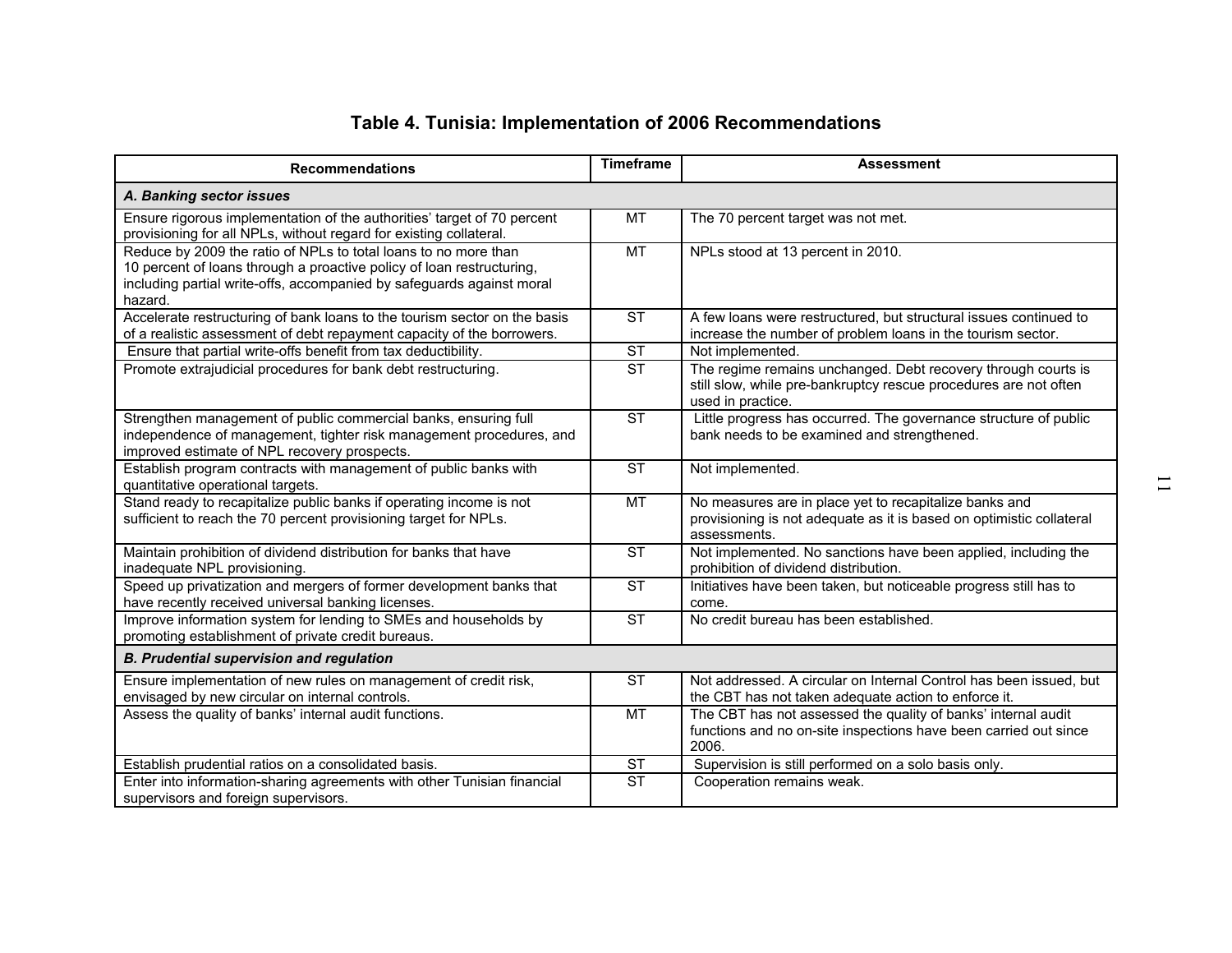| <b>Recommendations</b>                                                                                                                                                                                                         | <b>Timeframe</b>       | <b>Assessment</b>                                                                                                                                                                                                                                                                                                                 |
|--------------------------------------------------------------------------------------------------------------------------------------------------------------------------------------------------------------------------------|------------------------|-----------------------------------------------------------------------------------------------------------------------------------------------------------------------------------------------------------------------------------------------------------------------------------------------------------------------------------|
| Tighten regulations regarding equity investments, and strengthen<br>enforcement.                                                                                                                                               | <b>ST</b>              | Not implemented. Enforcement is minimal.                                                                                                                                                                                                                                                                                          |
| Revisit the disciplinary sanction regimes by vesting the power to impose<br>sanctions in the Banking Commission, as envisaged in the banking law,<br>rather than in the governor of the central bank, to promote transparency. | $\overline{\text{ST}}$ | Not implemented.                                                                                                                                                                                                                                                                                                                  |
| C. Central bank policy, systemic liquidity management,<br>and foreign exchange markets                                                                                                                                         |                        |                                                                                                                                                                                                                                                                                                                                   |
| Disclose more clearly in the CBT publications the monetary framework in<br>terms of ultimate, intermediate, and operational objectives.                                                                                        | $\overline{\text{ST}}$ | Noticeable efforts have been made to explain monetary policy<br>decisions in CBT publications.                                                                                                                                                                                                                                    |
| Deepen interbank markets by allowing wider money market rates<br>fluctuations.                                                                                                                                                 | $\overline{\text{ST}}$ | The CBT introduced an interest rate corridor in line with best<br>international practices. The interbank market did not deepen,<br>however, because of inconsistencies in the monetary and foreign<br>exchange framework.                                                                                                         |
| Publicize more widely the newly established bond yield curve.                                                                                                                                                                  | $\overline{\text{ST}}$ | Monetary policy transparency has improved slightly, but not<br>enough to establish a yield curve                                                                                                                                                                                                                                  |
| Repeal the current foreign exchange surrender requirement on banks.                                                                                                                                                            | $\overline{\text{ST}}$ | The surrender requirement has not been repealed, despite the<br>2008 recommendation from the MOF in favor of a partial repeal<br>(20 percent).                                                                                                                                                                                    |
| Relax restrictions on forward foreign exchange cover for commercial<br>operators.                                                                                                                                              | $\overline{\text{ST}}$ | The forward regulation has not been revised to address this<br>recommendation.                                                                                                                                                                                                                                                    |
| D. Corporate debt restructuring                                                                                                                                                                                                |                        |                                                                                                                                                                                                                                                                                                                                   |
| Promote use of expert workout specialists in judicial reorganizations.                                                                                                                                                         | <b>ST</b>              | Not implemented.                                                                                                                                                                                                                                                                                                                  |
| Ensure that judicial proceedings for companies restructuring are not<br>hampered by excessive delays.                                                                                                                          | $\overline{\text{ST}}$ | Not implemented.                                                                                                                                                                                                                                                                                                                  |
| Promote extra-judicial procedures, with preset rules for creditors and<br>debtors, to speed up agreements.                                                                                                                     | $\overline{\text{ST}}$ | Not implemented.                                                                                                                                                                                                                                                                                                                  |
| Review the preferred creditor status of tax authorities and social security<br>agency claims.                                                                                                                                  | $\overline{\text{ST}}$ | Not implemented.                                                                                                                                                                                                                                                                                                                  |
| E. Collateral registration and realization                                                                                                                                                                                     |                        |                                                                                                                                                                                                                                                                                                                                   |
| Speed up real estate titles registration, registration of changes in property,<br>and registration of mortgages.                                                                                                               | $\overline{\text{ST}}$ | Progress is under way. A 2010 law paved the way for electronic<br>exchanges between the land registrars and the "Tribunal<br>Immobilier." These specialized courts, in charge of the integration<br>of unregistered properties and updating of titles of commonly<br>owned or transferred properties, lack operational resources. |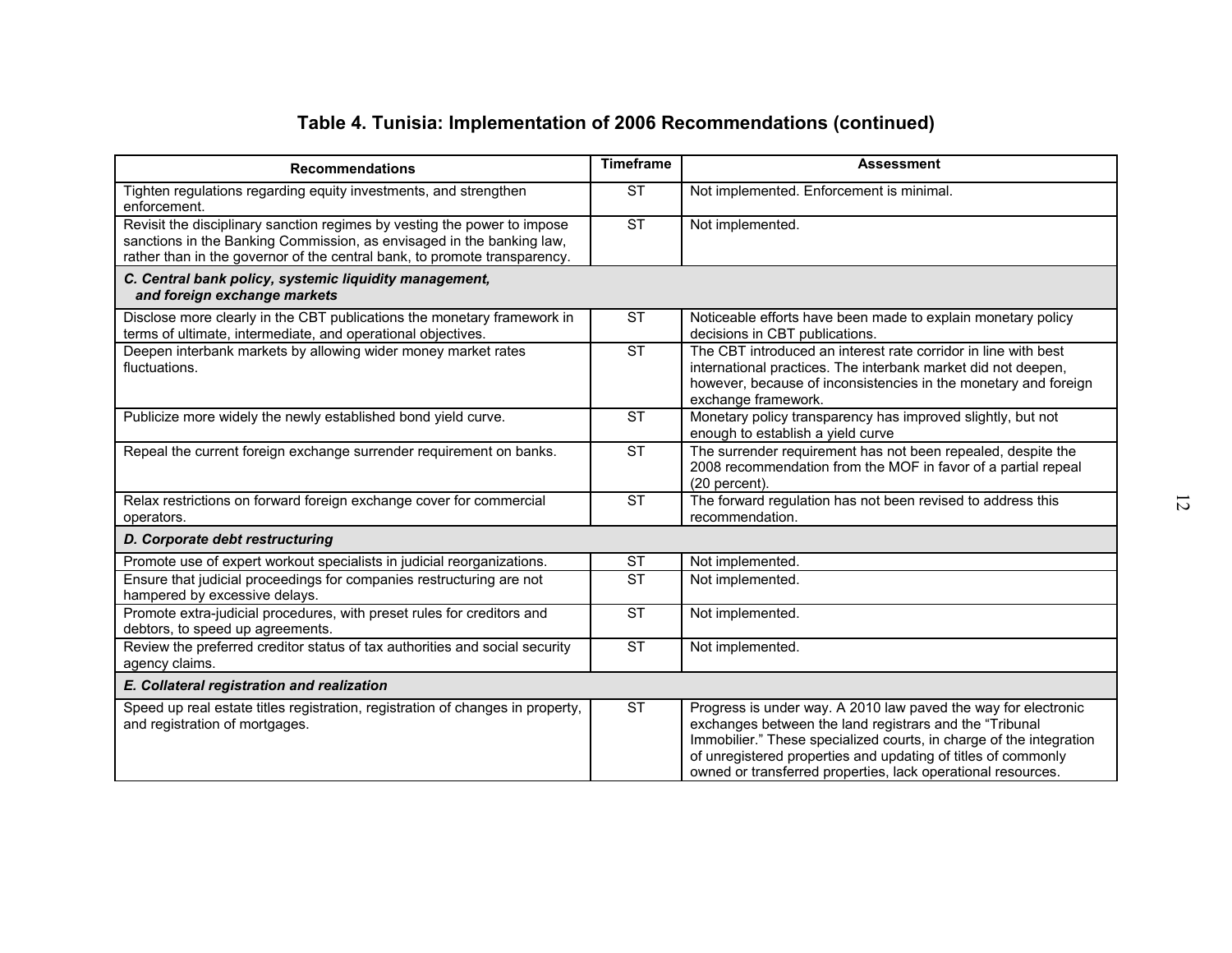6. **A key component of the 2006 FSAP was a set of recommendations aimed at addressing banks' nonperforming loans (NPLs).** These included stronger risk management to better identify creditworthy borrowers, the elimination of legal and tax obstacles to partial writeoffs, and the facilitation of loan restructuring when appropriate. The FSAP stressed the importance of monitoring banks' implementation of these new rules, restructuring practices, and compliance with provisioning requirements.

## **II. FINANCIAL STABILITY ANALYSIS**

7. **This assessment has taken a much more critical view of the Tunisian system than the 2006 FSAP for several reasons.** First, the authorities' own commitment to reform of the financial sector meant that the team had greater access to information and was much better able to identify weaknesses than otherwise. Second, the standards against which banking supervision practices are assessed have been tightened considerably, both as part of the revision to the standard in 2006 and in response to the lessons learned as a result of the ongoing global financial crisis. Third, the quality of banking supervision capacity at the CBT deteriorated significantly during the 2006-2011 period. Finally, these weaknesses were compounded by the 2011 turmoil, and some measures taken by the new authorities at that time to support the economy may have allowed additional vulnerabilities to accumulate.

## **A. Financial System Structure**

8. **In 2011, the Tunisian financial sector was small and dominated by banks, with assets equal to about 115 percent of GDP.** This figure is somewhat lower than its regional peers such as Egypt, Jordan, Lebanon, and Morocco. As of April 2012, there were 21 onshore banks, including three large state-owned banks with 37 percent of banking sector assets; three large private domestic banks with 28 percent of total assets; and six foreign-owned private banks with a 28 percent share. Of these, four large foreign banks (from France, Jordan, and Morocco), three are former state-owned banks, only one of which appears to have completed its restructuring, There are five small development banks, established partially with funds from the Gulf States, and enjoying universal banking licenses.

9. **More than half of total bank credit is provided to the industrial, trade, and tourism sectors.** A large part of the remaining credit appears to be provided to the public sector, although data were not available to confirm this. The composition of deposits did not change significantly in recent years, with households and private companies accounting for about half and one-quarter of total deposits, respectively.

10. **The nonbank financial sector is relatively small.** It accounts for about 20 percent of all financial system assets in 2011. Tunisia has a small insurance sector, with 19 companies primarily focused on nonlife activities (85 percent of premiums) and annual premiums to GDP of about 2 percent. The equity and fixed-income markets are still small, with a market capitalization equal to 24 percent of GDP, lower than in regional peer countries such as Jordan (112 percent)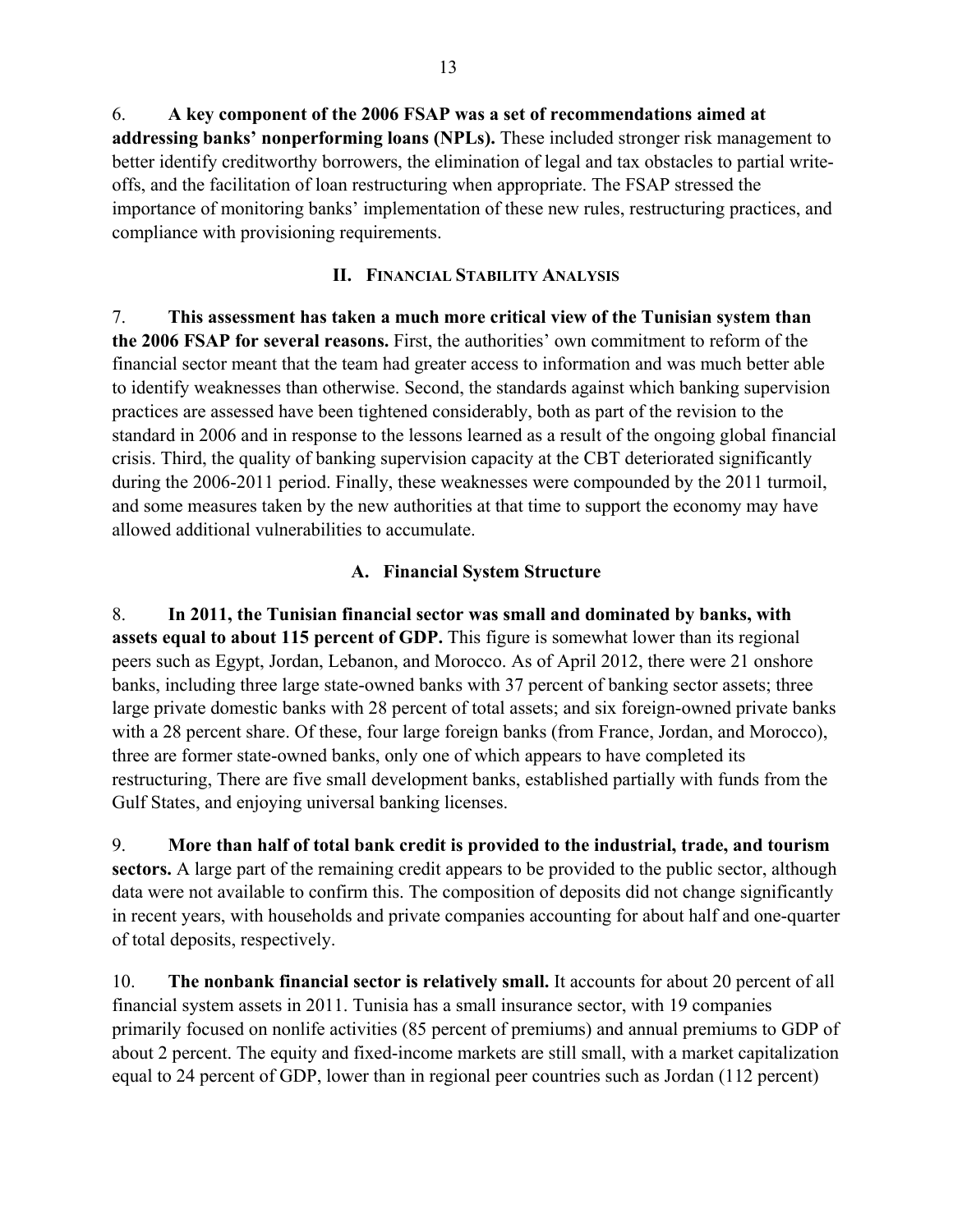and Morocco (76 percent). Private equity remains small and the leasing sector, with nine institutions, accounted for 15½ percent of private gross fixed capital formation in 2010.

# **B. Banking System Vulnerabilities**

11. **The reported data suggests that banks' financial positions have not deteriorated, despite recent political turmoil and a weak domestic economy (Table 6).** At end-2011, the official level of NPLs was 13 percent, down from over 19 percent in 2006. Regulatory capital remained almost unchanged at 11.5 percent of risk-weighted assets, and bank profitability remained relatively high (the average return on equity (ROE) was 7.9 percent).

# 12. **Banking sector vulnerabilities are likely to be much higher than implied by officially reported balance sheet data for several reasons.**

- In mid-2011, the CBT issued a circular allowing banks to reschedule loans due from companies hurt by the political turmoil of 2011. Reclassifying these rescheduled loans as nonperforming would add about 5 percent to the overall NPL ratio.<sup>1</sup>
- Loans to public enterprises are never classified because of a (presumed) government guarantee.
- Weak reporting practices and deficiencies in the supervisory framework undermine the quality of reported figures, which are not compiled in line with international best practices, contain significant gaps, and in several cases are not subject to banks' internal audits.

13. **The mission strongly urged the authorities to address the weakness of supervisory data.** In particular, it would be important to produce reliable financial sector indicators (FSIs) in order to understand the current state of the banking sector. As a first step, a uniform database and standardized template should be developed to allow more frequent, detailed, and consistent monitoring of bank performance.

 $\overline{a}$ 

<sup>&</sup>lt;sup>1</sup> The most recent data, as of end-April 2012, indicate that the volume of loans rescheduled under the circular has risen sharply to about TD 5 billion or 7.7 percent of GDP.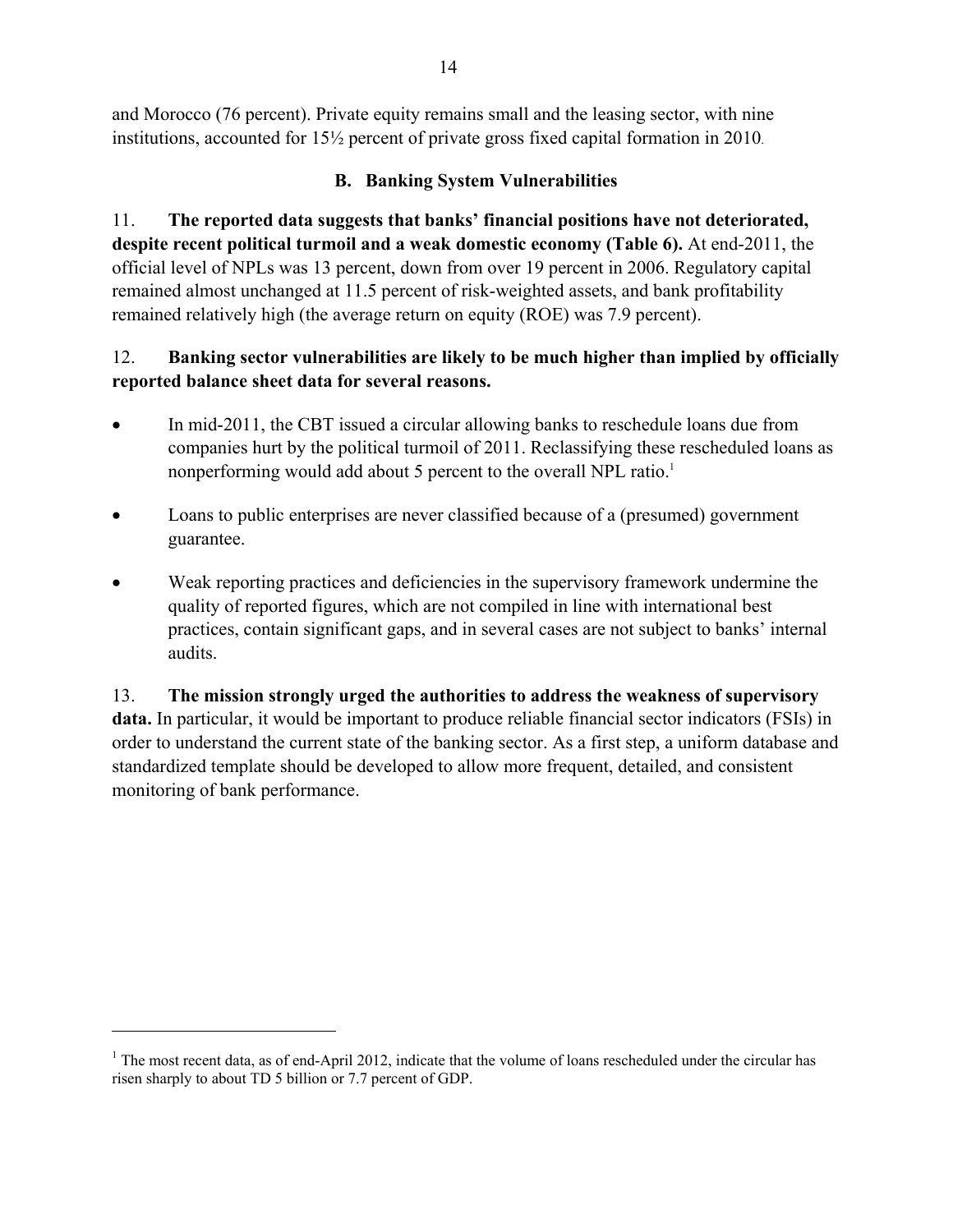|                                               | 2006  | 2007  | 2008  | 2009  | 2010  | 2011 |
|-----------------------------------------------|-------|-------|-------|-------|-------|------|
| Capital adequacy ratio, of which:             | 11.8  | 11.6  | 11.7  | 12.2  | 11.6  | 11.5 |
| Private                                       | 12.1  | 9.7   | 11.0  | 11.6  | 11.7  | 11.7 |
| Public                                        | 9.3   | 9.9   | 9.6   | 10.5  | 10.0  | 9.8  |
| Gross nonperforming loans                     | 19.3  | 17.6  | 15.5  | 13.2  | 13.0  | 13.0 |
| (percent of gross assets) of<br>which:        |       |       |       |       |       |      |
| Private commercial banks                      | 19.0  | 18.1  | 15.3  | 12.5  | 10.4  | 10.2 |
| Public commercial banks                       | 19.7  | 17.3  | 15.9  | 14.1  | 16.3  | 16.4 |
| Provisions                                    | 49.0  | 53.2  | 56.8  | 58.3  | 58.5  | 59.6 |
| (percent of nonperforming loans)<br>of which) |       |       |       |       |       |      |
| Private                                       | 48.4  | 52.0  | 55.0  | 59.2  | 67.7  | 67.9 |
| Public                                        | 50.2  | 55.0  | 58.1  | 57.0  | 50.1  | 49.2 |
| Liquid assets to total assets                 | 34.2  | 37.5  | 37.1  | 37.2  | 34.7  | 30.5 |
| Liquid assets to liquid liabilities           | 120.8 | 121.9 | 124.0 | 119.1 | 104.1 | 89.4 |
| Deposits to loans                             | 99.1  | 104.8 | 104.5 | 106.9 | 100.7 | 92.9 |
| Net open position in foreign<br>exchange      | 1.0   | 1.0   | 1.4   | 1.5   | 1.3   | 1.9  |
| Return on assets                              | 0.7   | 0.9   | 1.0   | 1.0   | 0.9   | 0.7  |
| Return on equity                              | 7.0   | 10.1  | 11.2  | 11.7  | 10.2  | 7.9  |

## **Table 5. Tunisia: Financial Soundness Indicators, 2006–2011**

(In percent)

Source: Central Bank of Tunisia.

1

14. **The value of banks' collateral may be significantly overestimated.** Total reported collateral values represent about 50 percent of the value of NPLs, even though a large share of this collateral is more than five years old. Experience in other countries with similar ratios of collateral value to NPLs suggests much lower recovery rates, and discussions with banks suggest that recovery rates could be well below 50 percent, and for some loans below 10 percent.<sup>2</sup> The mission looked in detail at one large troubled public bank and concluded that its loan portfolios were significantly overvalued and that a proper revaluation of collateral could leave the bank insolvent.

<sup>&</sup>lt;sup>2</sup> Recoveries as a share of loan value in the United States (1980–1994); Slovakia, 2001; Mexico, 2007 and 2008; and Indonesia, 2001–2005, ranged from 3 percent to 41 percent (Sources: FDIC, ADB paper on AMCs, and staff estimates).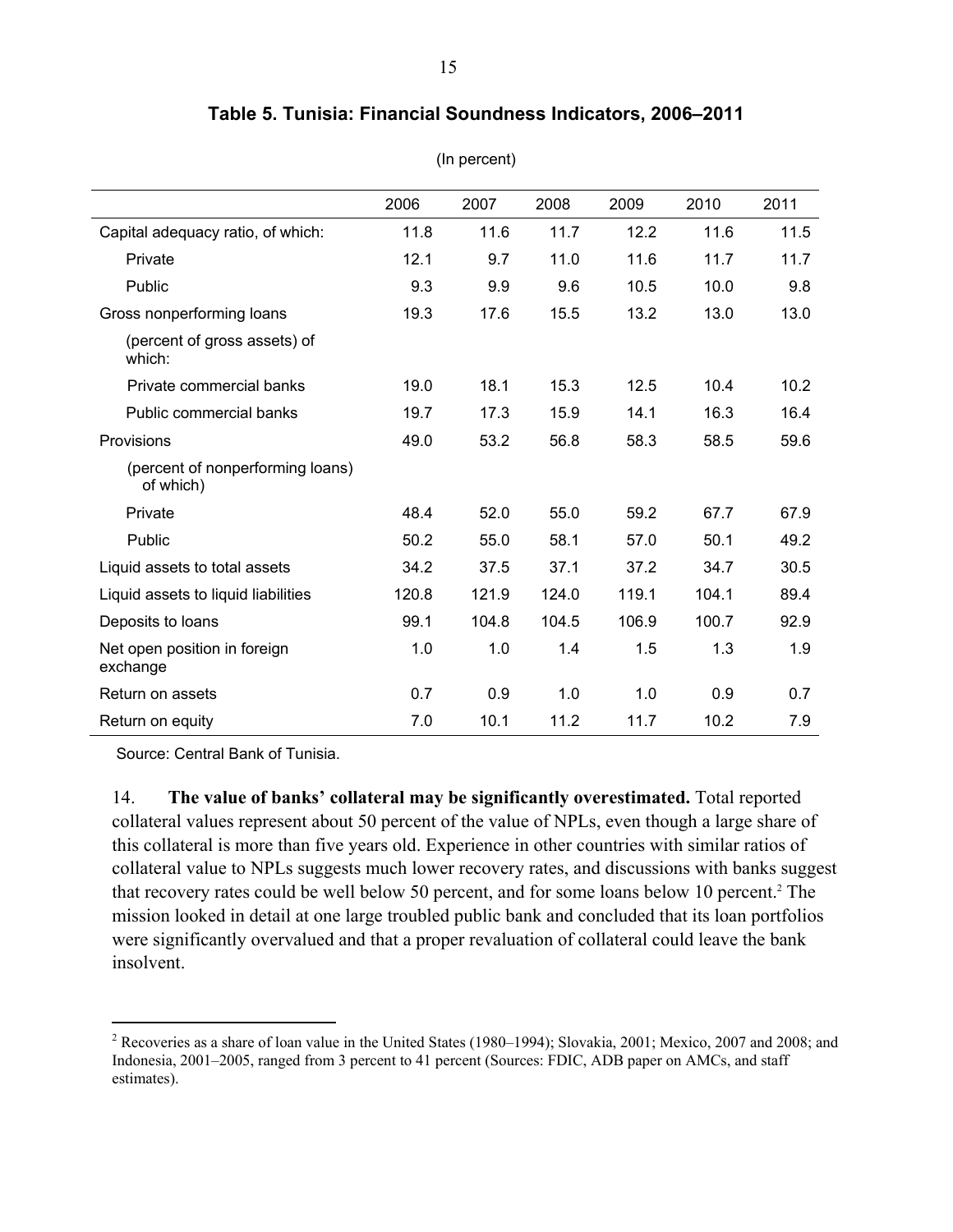15. **Inflated collateral valuation means that provisioning for bad loans is likely inadequate, since provisions are calculated on a net-of-collateral basis.**<sup>3</sup> The team stressed the importance of applying international standards to loan classification, provisioning, and valuation of collateral, and cautioned that weaknesses in these areas seriously compromise the ability of the CBT to estimate and address the vulnerability of the banking sector.

16. **The tourism sector presents a particularly serious risk for banks in Tunisia.** Over the last 15 years, multiple structural issues have undermined the financial soundness of the tourism sector, and, more recently, political instability and security concerns have pushed the sector in a severe recession with tourism revenues falling by about 40 percent. Out of the 850 hotels, it is reported that one-third is likely to be in severe financial distress during 2011.

17. **Banks' shortage of liquidity has been mitigated so far by central bank liquidity support.** Banks are not reliant on external funding, and capital controls limit possibilities for deposit flight. However, depositors can shift their deposits into cash relatively easily; recently deposit growth slowed while currency in circulation increased. Nonetheless, credit growth remained strong, since banks have been provided ample liquidity by the CBT at interest rates that are negative in real terms.4

18. **Banks are exposed to interest rate risk.** There is a structural maturity mismatch in bank portfolios because a large share of banks' assets have medium- to long-term maturities and are primarily funded by short-term liabilities (essentially, but not only, composed of customer deposits). Capital controls limit exposures to international rates, and domestic interest rates have remained low so far. However, this situation could change rapidly, as was illustrated when term deposit rates increased sharply in 2011.

19. **Banks do not appear to be exposed to significant direct exchange rate risk.** Banks reported that they had low exposures in foreign currency, averaging less than 5 percent of total lending, with small amounts of loans to borrowers in export industries. Foreign exchange regulation forbids banks from investing abroad.

# **C. Banking Stress Tests**

20. **Stress tests indicate that the banking sector may face large recapitalization needs even to meet the current 8 percent regulatory minimum.** These stemmed from an underestimation of existing shortfalls, as well as from the likelihood of a worsening of loan quality. The team, therefore, recommended that banks should immediately begin setting aside additional capital. Large recapitalizations of public banks represent a potential fiscal liability, which may affect macroeconomic stability.

 $\overline{a}$ 

 $3$  In extreme cases where banks provision fully without netting out collateral, the average CAR falls to 5.4 percent.

<sup>&</sup>lt;sup>4</sup> The CBT increased its refinancing to a total of TD 4.8 billion on average in May 2012 or about 7.3 percent GDP. Since June 2011, the CBT policy rate has been set at 3.5 percent. For more information, see the section on liquidity.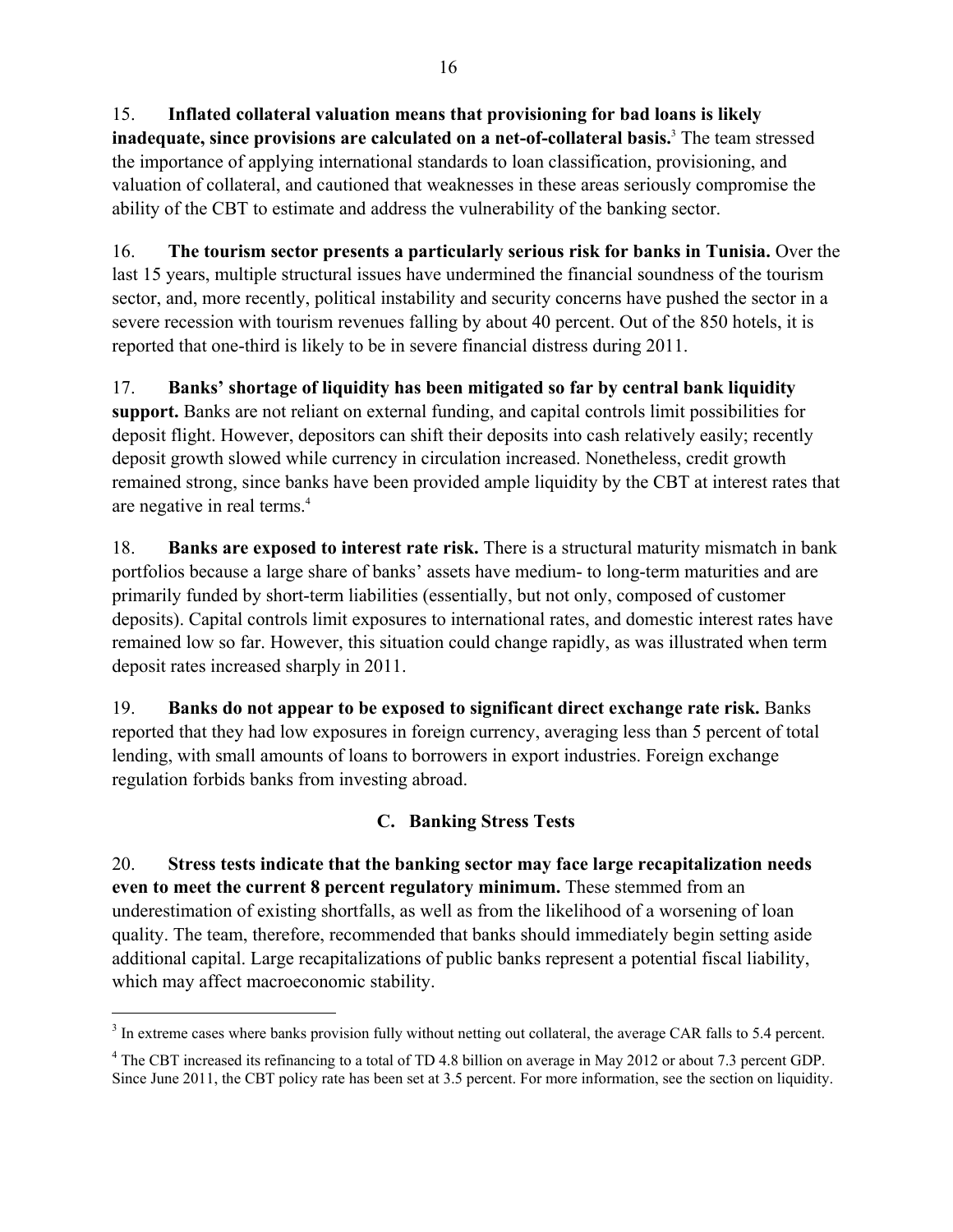21. **In particular, the mission conducted solvency and liquidity stress tests on the banking system.** The solvency tests simulated the impact of adverse scenarios on the solvency of banking system for the period 2012 to 2014. The analysis used a top-down approach based on a bank-by-bank prudential balance sheets data and applying Basel I capital metrics to risk weights. The liquidity tests assessed potential vulnerabilities to short-term liquidity shocks. All stress tests were undertaken in close consultation with the authorities. The tests had a wide institutional coverage—including 17 out of 21 Tunisian banks with 97 percent of the assets of the banking system—but the quality of the analysis was constrained by significant shortcomings in supervisory data.

22. **The solvency tests simulated bank performance under a baseline scenario and an adverse scenario for the period 2012 to 2014 (Figure 1).** The baseline scenario included a moderate pick-up in growth in 2012, followed by strong medium-term performance.<sup>5</sup> An adverse scenario simulated a further negative growth shock in 2012, followed by a gradual but lower medium-term recovery to a moderate growth level. Additional adjustments included the impact of a downward revision in the value of collateral assigned to NPLs and provisioning for rescheduled loans (Table 7).

23. **Under the adverse scenario, additional capital equivalent to over 5 percent of GDP would be required to bring banks to the 8 percent minimum.** Even under the baseline scenario, there is a projected recapitalization need of almost 3 percent of GDP within two years.<sup>6</sup> However, in the averse scenario, two out of three public banks and some foreign-owned banks, representing almost two-fifths of the banking sector assets become insolvent within two years. The team also considered the implications of the fact that public banks reported that they rescheduled loans at significantly lower rates than did private banks. Since there was no clear explanation for this difference, the team considered the impact of increasing public banks' rescheduling rates (and associated losses) to the same level as those of private banks, and found that this would increase the recapitalization needs of the banking sector to 7 percent of GDP in the adverse scenario.

24. **Concentration risks are large, and banks are highly vulnerable to default by their largest borrower.** Five banks become insolvent in the first year and two more in the second year under the adverse macro scenario if the largest borrower at each bank defaults. The banks most affected are those whose portfolios include loans to large public sector entities, though these entities have an implicit state guarantee.

<u>.</u>

 $<sup>5</sup>$  The macro scenarios underlying the stress tests, which were prepared in January, differ from the most recent staff</sup> projections and alternative scenario, which were updated during the recent Article IV mission.

 $6$  The CAR ratios at end-2011 differ substantially from those eventually reported by the authorities for end-2011 because the authorities did not make adjustments for rescheduling.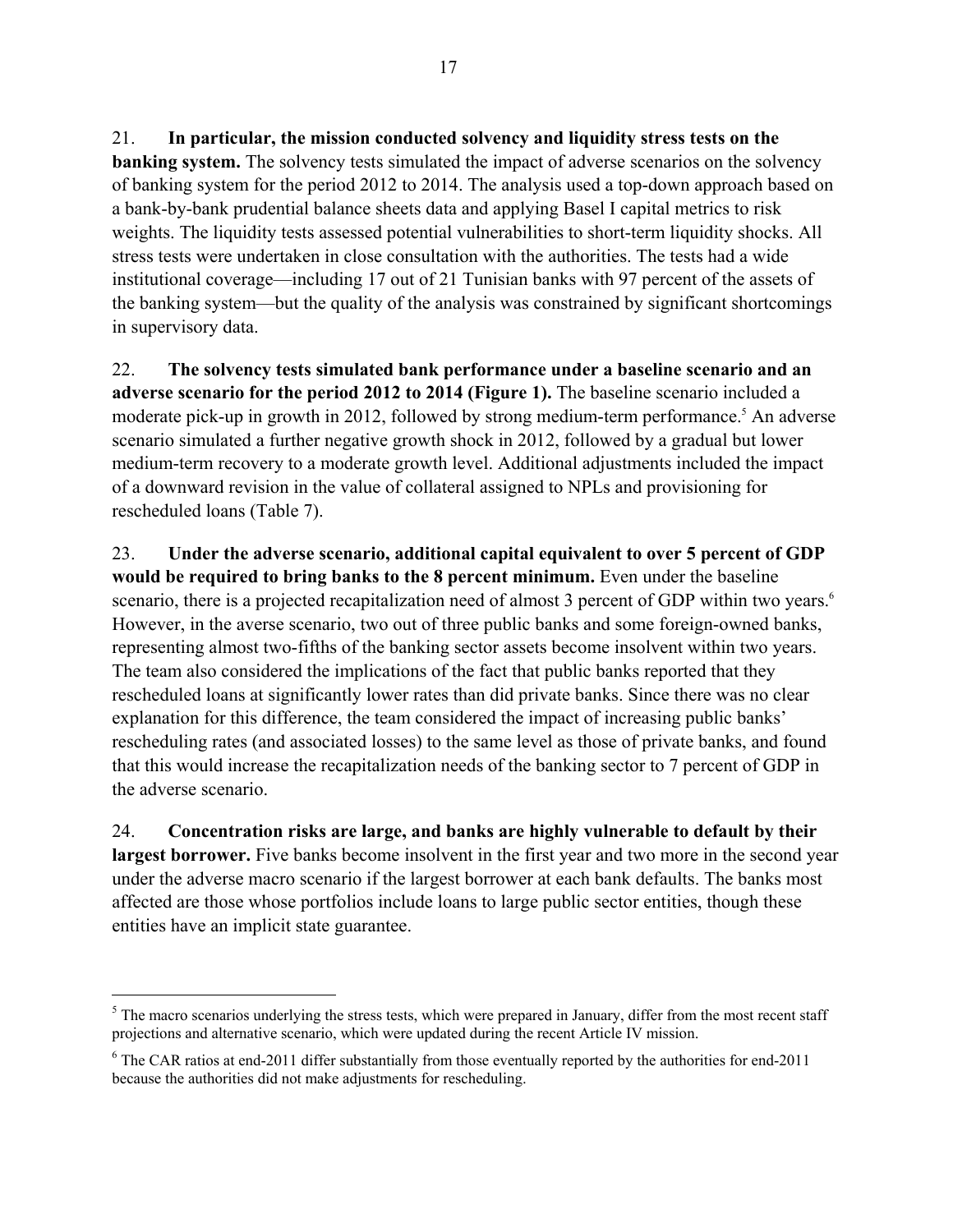| <b>Domain</b> | <b>Element</b>                | <b>Specific Rules/Assumptions</b>                                                                                                                                                                                                                                                                                                                                                                                                                                                                                         |        |        |      |      |      |      |
|---------------|-------------------------------|---------------------------------------------------------------------------------------------------------------------------------------------------------------------------------------------------------------------------------------------------------------------------------------------------------------------------------------------------------------------------------------------------------------------------------------------------------------------------------------------------------------------------|--------|--------|------|------|------|------|
| Scenarios     | (i) Baseline; (ii) Double Dip | Macroeconomic (GDP) conditional on scenario based on the WEO (February 2011).<br>$\bullet$                                                                                                                                                                                                                                                                                                                                                                                                                                |        |        |      |      |      |      |
|               |                               |                                                                                                                                                                                                                                                                                                                                                                                                                                                                                                                           | 2011   | 2012   | 2013 | 2014 | 2015 | 2016 |
|               |                               | Real GDP Growth (%)                                                                                                                                                                                                                                                                                                                                                                                                                                                                                                       |        |        |      |      |      |      |
|               |                               | Actual baseline                                                                                                                                                                                                                                                                                                                                                                                                                                                                                                           | $-0.8$ | 2.2    | 3.5  | 4.8  | 6.5  | 6.7  |
|               | Adverse                       | $-0.8$                                                                                                                                                                                                                                                                                                                                                                                                                                                                                                                    | $-1.6$ | $-0.7$ | 0.3  | 1.2  | 2.1  |      |
|               |                               | Aim to ensure broad consistency in growth rates with other European FSAPs.<br>$\bullet$                                                                                                                                                                                                                                                                                                                                                                                                                                   |        |        |      |      |      |      |
|               | combined                      | factors are assessed alone or<br>divided by two; Adjust stock of NPL by incorporating half of rescheduled loans.<br>Default rate: based on bank-level data. The 2011 total NPL flow is estimated at TD<br>$\bullet$<br>2.6 Billion in both scenarios. For the following years, a "rule of thumb" based on<br>empirical results in a range of countries links credit losses variations to<br>macroeconomic conditions.<br>Concentration Risk: the default of the largest individual counterpart is simulated.<br>$\bullet$ |        |        |      |      |      |      |
|               |                               |                                                                                                                                                                                                                                                                                                                                                                                                                                                                                                                           |        |        |      |      |      |      |
| General       |                               | Credit growth: growth of total credit exposure by 10 percent every year.<br>$\bullet$                                                                                                                                                                                                                                                                                                                                                                                                                                     |        |        |      |      |      |      |
| assumptions   |                               | <b>RWA:</b> calculated under Basel I. The model allows for a decrease of RWAs for<br>$\bullet$<br>defaulted credit exposure.                                                                                                                                                                                                                                                                                                                                                                                              |        |        |      |      |      |      |
|               |                               | Profit: no change.<br>$\bullet$                                                                                                                                                                                                                                                                                                                                                                                                                                                                                           |        |        |      |      |      |      |
|               |                               | Income retention rate: the level is fixed at 100 percent. This assumes conservative<br>$\bullet$<br>behavior by banks.                                                                                                                                                                                                                                                                                                                                                                                                    |        |        |      |      |      |      |
| Outcome       | Template and assumptions      | Metrics: total capital ratios.<br>$\bullet$                                                                                                                                                                                                                                                                                                                                                                                                                                                                               |        |        |      |      |      |      |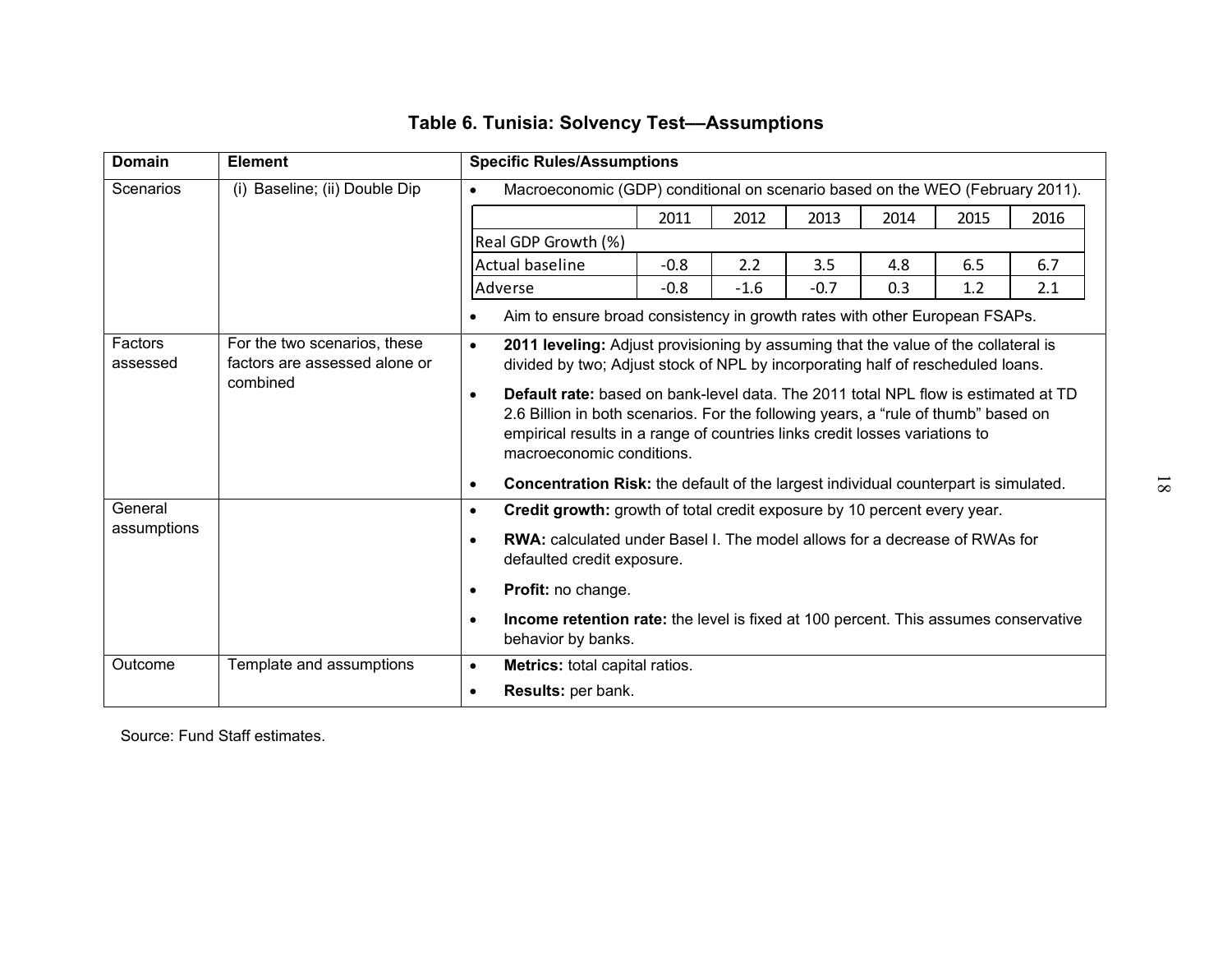| <b>Table 7. Tunisia: Liquidity Test--Assumptions</b> |                                                                                                |                                                                                                                                                                                                                |  |  |  |
|------------------------------------------------------|------------------------------------------------------------------------------------------------|----------------------------------------------------------------------------------------------------------------------------------------------------------------------------------------------------------------|--|--|--|
| Type of tests                                        | Assess the sensitivity of banks<br>against outflow of funding through<br>two independent tests | (i) Simulation of gradual outflow of customer deposits, taking into account of "fire sales"<br>of liquid assets by banks.                                                                                      |  |  |  |
|                                                      |                                                                                                | (ii) Simulation of sudden outflow of CBT funding corresponding to non-renewal of short-<br>term (7days) refinancing.                                                                                           |  |  |  |
| Assumptions                                          | Outflow of liabilities; liquidity of<br>assets to be used for fire sales of<br>assets          | Liquidity need is not taking into account possible "flight to safety" or other flows among<br>banks.                                                                                                           |  |  |  |
|                                                      |                                                                                                | (i) Assumptions for outflow of customer deposits.                                                                                                                                                              |  |  |  |
|                                                      |                                                                                                | 10 percent outflow of customer deposits during each period (both portions of the<br>$\bullet$<br>then remaining deposits).                                                                                     |  |  |  |
|                                                      |                                                                                                | Fire sales of liquid assets (haircut in percent) : cash (0), Government bond and T-<br>$\bullet$<br>bills holding (0), half of them already encumbered.                                                        |  |  |  |
|                                                      |                                                                                                | CBT accepts long-terms loan as collateral (90 percent), assuming 50 percent of it is<br>$\bullet$<br>already encumbered.                                                                                       |  |  |  |
|                                                      |                                                                                                | (ii) Assumption for outflow of CBT funding:                                                                                                                                                                    |  |  |  |
|                                                      |                                                                                                | 30 percent outflow of CBT funding (corresponding to half of the December 2011<br>$\bullet$<br>percentage of 7 days refinancing), then 50 percent outflows (half of the 7 days<br>refinancing as of June 2011). |  |  |  |
|                                                      |                                                                                                | Fire sales of liquid assets (haircut in percent) : cash (0).<br>$\bullet$                                                                                                                                      |  |  |  |
| Outcome                                              | Template                                                                                       | Outcome bank by bank: number of illiquid banks in each (i) and (ii) tests.<br>$\bullet$                                                                                                                        |  |  |  |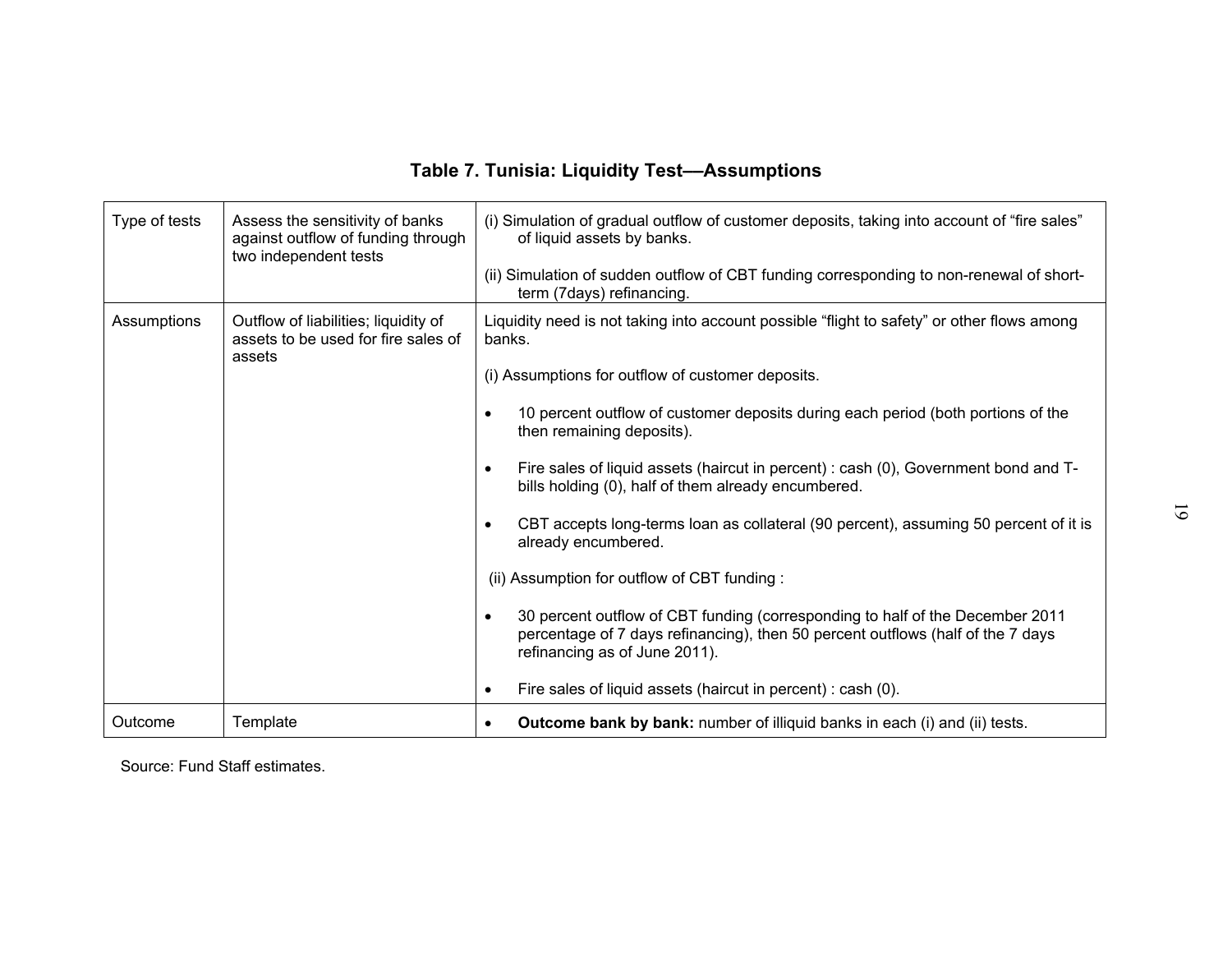25. **Liquidity stress tests show that banks are dependent on CBT refinancing and are vulnerable to large withdrawals of customer term deposits.** Some banks have insufficient liquidity to manage a sharp reduction in the CBT seven-day refinancing program, meaning that the CBT cannot quickly reverse its policy of providing liquidity support to banks while encouraging them to lend to support the economy. A 50 percent reduction in seven-day funding by the CBT would cause four banks to become illiquid. Banks are able to manage deposit withdrawals of up to 10 percent without difficulty, but four banks become illiquid if term deposit withdrawals exceed 10 percent (Table 9).

# **III. BANKING SUPERVISION AND FINANCIAL STABILITY ARRANGEMENTS**

# **A. Banking Regulation and Supervision**

26. **Starting from an extremely weak position at end-2010, the CBT has made commendable strides in strengthening banking supervision.** After years of neglect, in 2011, the new CBT management indicated its intention to refocus the CBT on its core mission and a medium-term plan to build effective banking supervision was initiated in February 2012. The plan included a new organization, and reassignment and recruitment of staff. The CBT also adopted a new corporate governance regime for commercial banks to increase the role and independence of commercial bank Boards.

27. **Nonetheless, bank supervision and regulation is still extremely weak.** The team reviewed banking regulation and supervision practices using Basel Core Principles for Effective Banking Supervision (BCP) as a benchmark, and the outcomes are summarized in this section. The Banking Supervision Department (BSD) comprised 37 staff, about half the 2006 level, which was insufficient even then. The 2011 revolution exposed major governance issues under the former regime (i.e., influence of relatives of the former president over the banking system), which may explain the observed deterioration in financial supervision.

28. **Strengthening supervisory resources is a priority.** The team called for the development of a well-trained staff that can effectively apply prudential supervision, and for the strengthening of on-site and off-site procedures and tools. This would require the BSD to have sufficient resources and to be equipped with an adequate and modern IT infrastructure. The team cautioned that the observed weaknesses could not be solved by internal rotation and new hiring of graduates, and encouraged the CBT to hire staff with market experience and make use of international consultancy firms.

29. **Reporting and management of financial sector data need to be significantly improved.** Banks should be required to report a full set of financial sector and loan-portfolio indicators, including on capital, liquidity, foreign exchange, loan quality, and rescheduling. The CBT needs to improve its data-management capacity and coordinate its financial reporting, so that the statistics it provides are complete, consistent, and accessible in electronic format.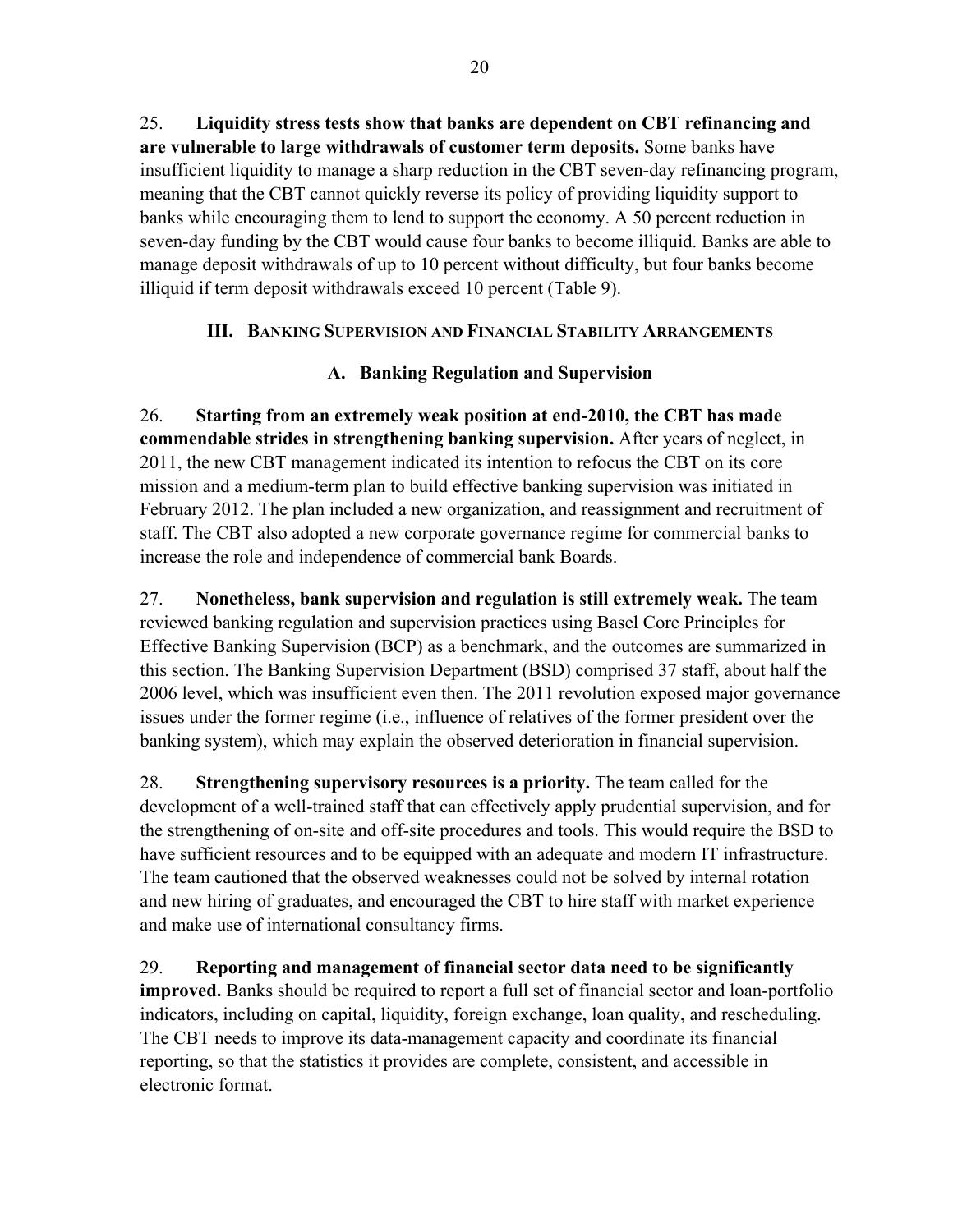30. **Full on-site inspections have not been held since 2006, and should be conducted for all banks.** These inspections should start by covering the largest banks and focus on credit risk, large exposures, and related-party lending, liquidity, risks born by subsidiaries, internal control, and information systems. The CBT needs rapidly to have a clear, in-depth, and reliable understanding of each bank's situation, starting with the largest ones, especially given the extremely challenging economic conditions they face. Many banks have very poor internal controls and, in some cases, even external auditing has been poor.

31. **Minimum capital adequacy requirements are too low considering the risks faced by the Tunisian banking system.** A first step should be to increase the minimum CAR from 8 percent to 10 percent by 2014. The CAR should be further increased to 12 percent by 2016. The CBT should also impose higher solvency requirements to individual banks that are found to be taking on greater risk. Increasing the minimum CAR to 10 percent by 2014 would require banks to increase their capital by the equivalent of approximately 1.3 percent of GDP.

32. **The CBT needs to have effective independence and accountability.** Criteria for hiring and dismissal of the governor and board members need to be clear and transparent. Accountability mechanisms should include transparency on how missions are fulfilled and decisions taken. There should be no restrictions on the CBT's capacity to intervene in public banks as opposed to private banks; the same rules and regulations should apply to stateowned banks as to private banks. Clear conflict-of-interest policies should be established for current CBT staff, and for staff who leave for commercial banks and other financial institutions.

33. **The CBT needs to strengthen its enforcement regime.** Other than few minor penalties, no sanction has ever been imposed on a bank or its senior management, even though several banks are presently in breach of key regulatory and prudential requirements. This lack of action undermines the central bank's credibility and effectiveness. The CBT should take action against all banks that fail to meet prudential and legal requirements. It could usefully consider introducing a more formalized prompt corrective action (PCA) framework that would establish and require graduated interventions when a bank breaches key prudential triggers.

# **B. Liquidity Arrangements**

34. **Tunisia's liquidity management instruments are broadly consistent with international practices.** It relies on an unremunerated reserve requirement with monthly averaging, open market operations, and standing lending and deposit facilities. The CBT liquidity forecasting is reasonably accurate. The CBT uses the relevant instruments required for efficient liquidity management, including an unremunerated reserve requirement based on monthly averaging, open market operations, and standing lending and deposit facilities.

35. **The minimum liquidity ratio and the reserve requirement should be de-linked.** Currently, banks are required to maintain a higher level of reserves if they do not comply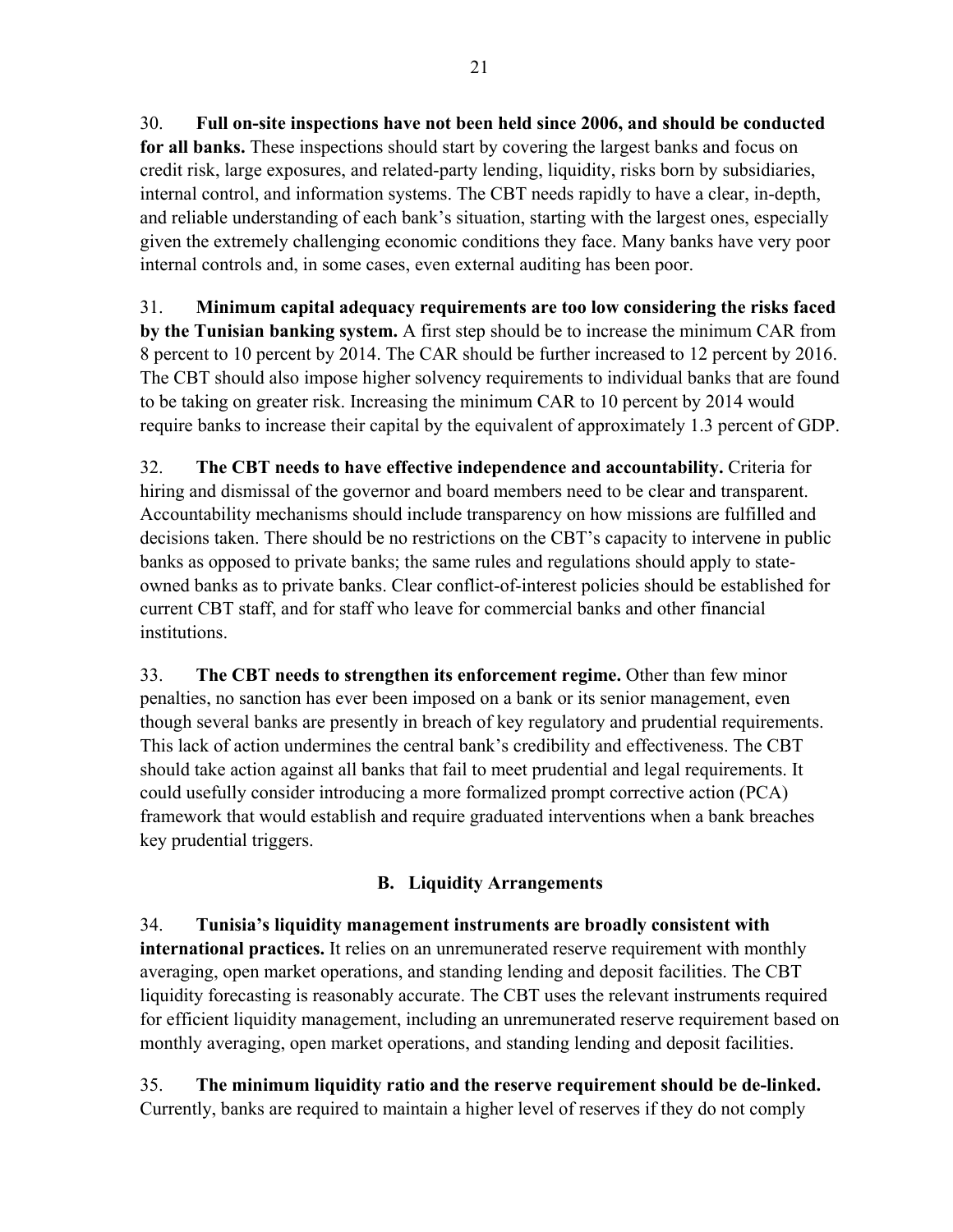with the liquidity ratio. However, when systemic liquidity declines for the entire banking sector, this rule results in an increase in the reserve requirement that exacerbates the liquidity shortage.

36. **Structural liquidity management should be significantly strengthened.** As a first step, the liquidity drain from the banking system related to foreign exchange intervention should be stopped. In this regard, the envisaged reform of the exchange rate framework would allow a more flexible exchange rate with better management of CBT foreign exchange interventions. As a second step, to restore structural liquidity, the CBT should rely on outright purchases of government securities. This approach could be used to reduce banks' refinancing needs to a level consistent with a well functioning interbank market, which activity has been minimal due to systematic shortages of liquidity. Such actions would not only have positive macroeconomic effects, but also ultimately strengthen the banking system. Furthermore, banks should not have access to central bank loans to finance debt restructuring, but should instead rely on fiscal resources.

37. **The current liquidity policy exposes the CBT to serious credit risk.** The low CBT policy rate has promoted excessive lending and risk taking by banks. The pool of collateral eligible for CBT refinancing is relatively large, including treasury bonds and banks' loans to their clients. The CBT should accept this collateral, but at the current market value and associated credit risk. The CBT should provision part of its 2011 profit to cover these exposures. Meanwhile, the CBT should develop an exit strategy to unwind its liquidity support to banks by gradually increasing the cost of refinancing.

38. **Coordination between the prudential supervision and monetary policy departments should be strengthened.** The BSD should flag banks' solvency and portfolio performance problems more forcefully during CBT refinancing committee deliberations. The CBT should continue to meet banks' liquidity needs, , and it should introduce a lender of last resort facility to deal that have banks with insufficient eligible collateral outside of the CBT main refinancing operations.

# **C. Crisis Management and Bank Resolution**

39. **The CBT and the Ministry of Finance (MOF) have no framework that defines their roles and responsibilities in a financial crisis.** Furthermore, neither the MOF nor any other competent government agency has funding mechanisms in place to address intervention of a systemic bank, nor are there provisions allowing the advancement of funds for depositor pay-outs in the event of a bank failure

40. **Steps should be taken to put in place an effective crisis management framework.** A Memorandum of Understanding (MOU) should define the roles and responsibilities of the main institutions and authorities in the event of a systemic crisis, and the legal framework needs to be reviewed to ensure that these officials have sufficient legal authority to undertake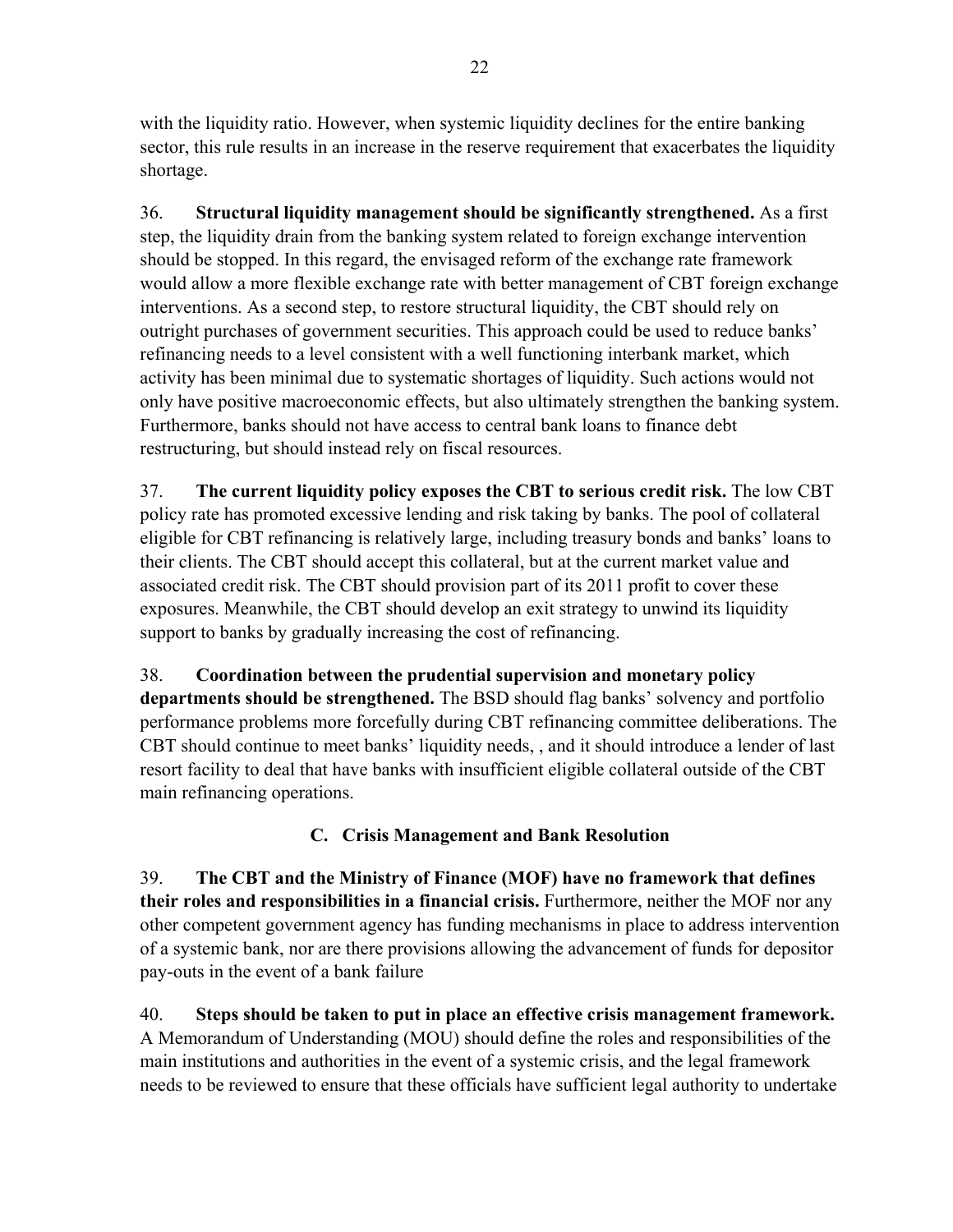actions envisaged in the MOU. The MOF should develop an explicit mechanism for funding the rescue of a systemic bank.

## **Deposit insurance scheme (DIS)**

41. **The authorities should consider the introduction of a credible, explicit, and limited DIS once the necessary preconditions are in place.** The Law on Credit Institutions provides for an unfunded, indeterminate deposit guarantee, but this is insufficient to prevent contagion and poses fiscal risks. The law states that the CBT shall determine any deposit insurance at the time of bank failure, including the level of reimbursement, any reimbursement conditions, and the timeline for reimbursement. This poses risks of moral hazard, while still leaving the system vulnerable to deposit flight in the event of a shock to confidence. Strengthening banking supervision is an important precondition to the introduction of DIS.

## **Bank resolution**

42. **The CBT has the power to mandate actions by a troubled bank, but this procedure falls short.** The CBT may request that the MOF revoke a bank license. Once a license has been revoked, the MOF appoints a liquidator who reports to the CBT. However, in the absence of a reliable DIS, payment of depositor claims, especially those of small depositors, would be delayed until funds could be secured through judicial or nonjudicial collection or sale. The lack of any basis for ensuring prompt access to funds means that the system could be vulnerable to rapid deposit flight.

43. **A special resolution regime should be introduced and bank-restructuring processes should be streamlined.** The CBT must be able to revoke a bank license, trigger a nonjudicial procedure for resolving a troubled bank, manage the prompt payout of small depositors preferably from a DIS, and effectively liquidate and recover all remaining assets for other depositors and creditors generally.

# **Liquidity support**

44. **A revised LOLR framework should give the CBT explicit power to advance funds, secured by acceptable collateral, to solvent but illiquid banks.** Such support should be linked to corrective actions. The Central Bank Act currently does not distinguish between types of CBT lending, whether related to monetary policy, liquidity functions, or the LOLR function. It explicitly grants authority only to lend to meet credit distribution or monetary goals, and the CBT uses this provision as a basis for its lending to banks. The CBT should explicitly segregate its power into two parts—the first dealing with monetary functions and the second with an LOLR facility.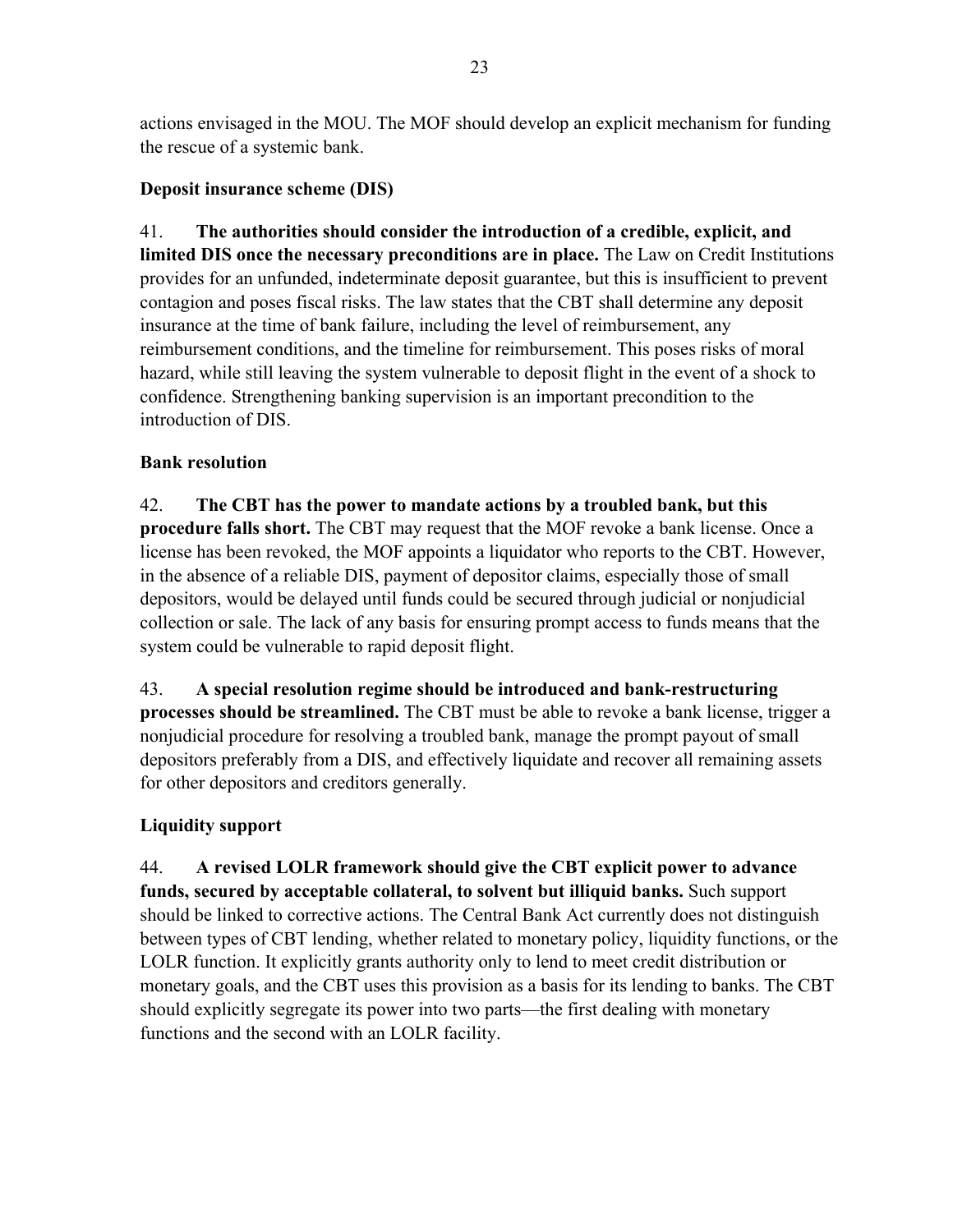## **IV. IMPROVING FINANCIAL INTERMEDIATION EFFICIENCY**

## **A. Industry Structure and Bank Competition**

45. **Banking reforms undertaken since the early 2000s did not lead to the anticipated financial deepening.** Reforms consisted of making all banks universal, resolving small, poorly performing state-owned banks by selling them to foreign banks, and injecting resources into the three largest state-owned banks. Financial deepening has been limited, despite annual economic growth close to 5 percent over the past decade; progress in product innovation and quality service has generally been low, even if the situation varies across banks.

46. **The regulatory framework has not provided a level playing field across banks.**  Although progress has been observed recently, some banks have been allowed to carry out their activities without meeting risk-management standards and key regulatory requirements. The existence of weak or nonviable institutions able to initiate new operations is highly detrimental to competition, as it puts pressure on prices and lowers risk-management standards.

47. **Contestability in the Tunisian banking system remains limited.** Foreign entry was allowed only on condition that new banks buy distressed institutions at prices that represent significant barriers to entry. Green-field banks have generally not been allowed.

48. **Heavy state involvement in the financial sector distorts competition.** The state plays a critical role directly through state-owned banks and, indirectly, through state-owned enterprises, which are important clients of all commercial banks. Poorly performing public banks are provided with recapitalization by the state, when needed, without changing their governance structure.

# **B. State-Owned Banks' Restructuring**

49. **The state-owned banks have been subject to conflicting mandates and have performed poorly.** The Board and senior management are expected to serve the shareholders, including minority investors, but direct state intervention in the strategic direction and management of these banks, as mandated by law, has served other objectives, including supporting state-owned enterprises and entities. Laws making it more difficult for state-owned commercial banks to build up an effective governance structure and oversight mechanisms need to be revised, and the governance of state-owned banks need to be strengthened, with a focus on the independence of their Boards and senior management. More generally, the benefits and rationale for extensive state ownership of the banking sector are unclear, and the authorities should develop a strategy to limit state ownership of banks to cases of clear public policy need.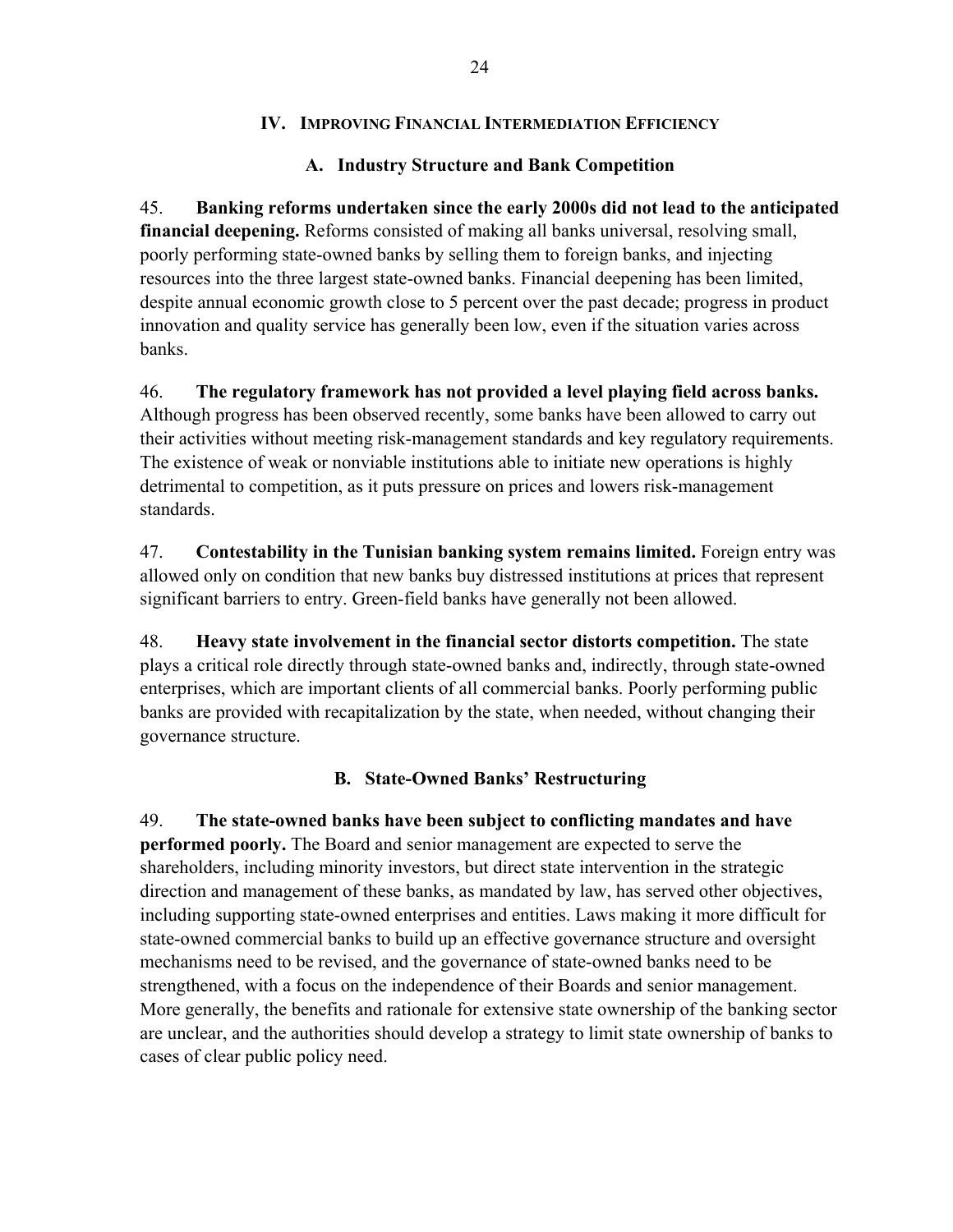50. **The largest state-owned bank has large unrealized loan losses and needs to be restructured.** Recapitalization of this bank would not be sufficient to address its underlying weaknesses, and liquidation would be inefficient, as piecemeal sale of bank assets does not preserve franchise value. Instead, the team suggests that the assets of this bank be separated into a "good bank" and a "bad bank," and the current management should be replaced. The bad assets should be marked-to-market and placed in a special recovery company. Any balance sheet shortfall should be covered by state recapitalization, the cost of which should be transparently identified in the fiscal budget.

# **C. Small- and Medium-Sized Enterprise Finance**

51. **State initiatives to support SME finance need to be reassessed before they are scaled up.** Multiple initiatives to provide direct support to SMEs have resulted in a complex, redundant, and difficult-to assess-framework.A partial credit guarantee scheme and a stateowned SME bank were set up in the mid-2000s. The impact of these initiatives has been limited and the quality of the bank's portfolio raises concerns. NPLs have been growing at a rapid pace (19 percent in 2011), and the associated risks have not been properly identified and provisioned for.

52. **The authorities need to address the information gap on SME finance.** It has so far proved difficult to quantify and understand SME finance in Tunisia, and to assess the effectiveness of state intervention. The mission recommends assigning the CBT with responsibility to collect and publish detailed information on SME finance.

# **D. Housing Finance**

53. **Developers' loans are rapidly deteriorating and require close monitoring.** In 2011, NPLs stood at a 13.1 percent of this portfolio.More worrying, the stock of NPLs increased by 55 percent, with the sharpest deterioration observed in the substandard categories (classes 2 and 3), which are typically less provisioned. The CBT should continue monitoring such risks on an ongoing basis, prepare guidance on the origination, rescheduling, and oversight of such risks, and ensure that banks recognize risks at an early stage and constitute adequate specific and general provisions (including on rescheduled loans).

54. **The authorities should require banks to strengthen their asset-liability management.** Mortgage loans need to have long maturities to be affordable, but banks have few long-term resources. To address this problem, the CBT required banks to match all loans with a duration of over 10 years with long-term resources and to provide all loans with a duration of over 15 years at fixed rates. As a result, many banks simply reduced the maturities of their loans to avoid these constraints. Such regulations need to be better targeted with more granular thresholds.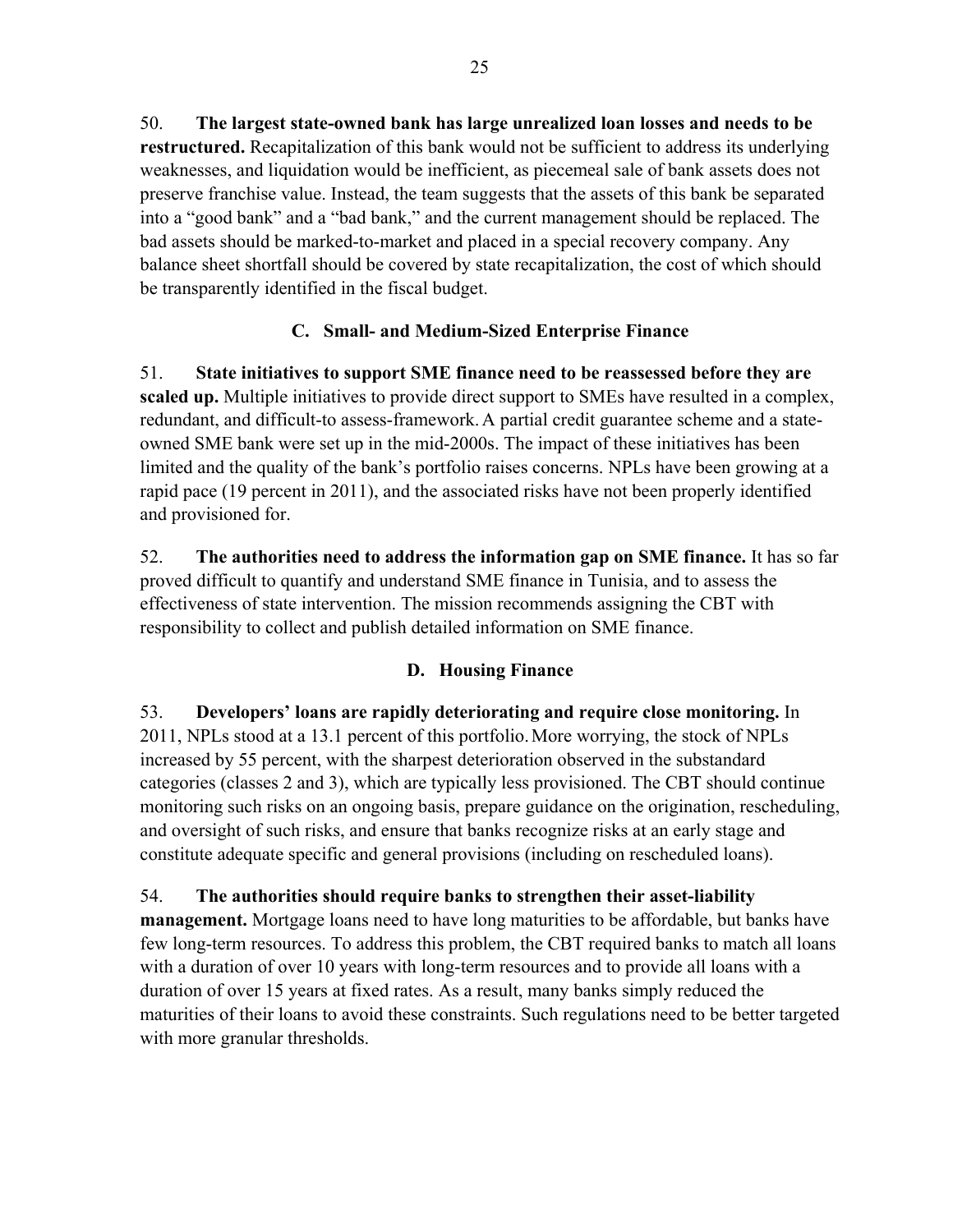# **E. Capital Market Development**

55. **Capital markets do not play a major role in mobilizing savings and financing the real economy.** Funds raised in the capital markets represent only 2 percent of GDP compared to private sector credit of 69 percent of GDP in 2011. The sovereign bond market meets minimum size requirements for inclusion in global indexes, but is underdeveloped and illiquid. The equity and corporate bonds primary markets are small, the secondary markets lack liquidity, and the companies listed do not reflect the structure of the Tunisian economy.

56. **There are significant opportunities to increase the supply of fixed-income and equity products, and to promote long-term institutional investment.** Key constraints include the dominant role of bank financing and the small size of most Tunisian firms, obstacles that some countries, including in the region, have overcome. The assets confiscated from the former president and his relatives, as well as other state-owned assets, could be offered to the public to provide investment opportunities. The lack of long-term institutional investors is a major constraint. A reform of the pension systems, which are financially strained, could help to build long-term investment demand in Tunisia. The short-term room for growth of foreign investor participation in both equity and fixed- income markets is uncertain.

57. **The dominance of banks in the financial system constrains capital market development.** Banks are not allowed to engage in brokerage activities but do so through subsidiaries, which have limited independence and a risk that their operations are not at arm's length. Intermediaries manage mutual funds, which are distributed to the banks' clients. A more independent CMA needs to step up its surveillance and strictly enforce its regulations in order to address these weaknesses.

## **F. Access to Finance**

58. **Access to finance remains limited.** This is a major constraint in several regions and for some categories of workers. A microfinance law passed in October 2011 constitutes a major step forward. Regulations should be finalized and the supervision unit created, so that the law can be swiftly implemented. Additional reforms would be necessary, including broadening microfinance activities and transferring supervision to the banking supervision authority.

59. **Improvements in bank intermediation and modernization of infrastructures are essential.** The central bank operates a credit registry and other database, including on balance sheets. They could provide improved information and tools to assess SMEs' creditworthiness (e.g., more reliable and comprehensive data, and SME rating). The opportunity to allow credit bureaus could also be revisited considering their potential to better respond to the needs of credit institutions.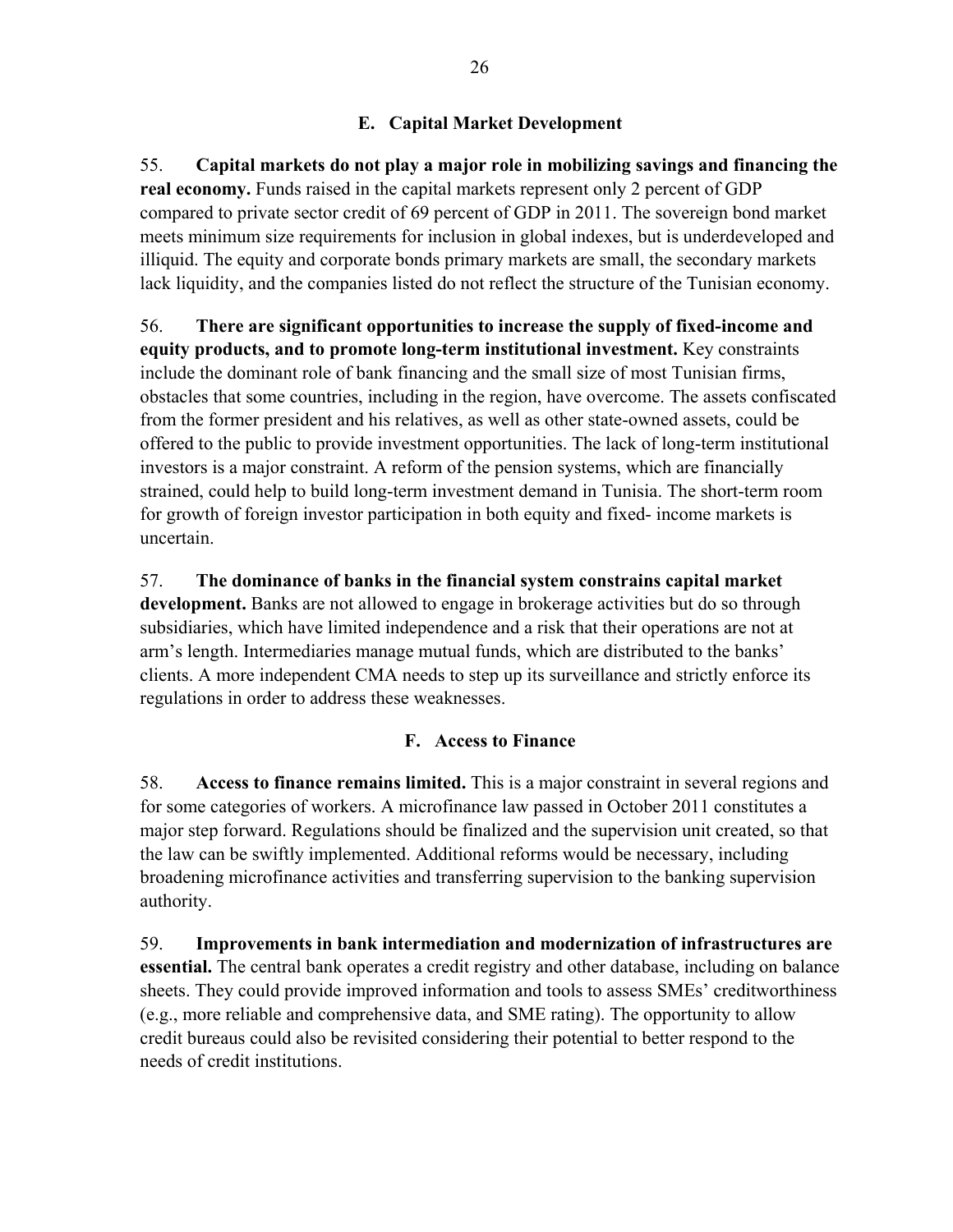60. **The Post Office could usefully explore partnerships with other financial institutions to extend its product range.** It has five million customers, a wide branch network, a performing information system, and offers cheap products primarily related to savings and payment.

## **V. ANTI-MONEY LAUNDERING AND COMBATING THE FINANCING OF TERRORISM (AML/CFT)**

## 61. **The Tunisian AML/CFT regime was last assessed in 2006 by the World Bank.**<sup>7</sup>

Tunisia appears to have taken steps to strengthen its AML/CFT law, in line with the key recommendations of the assessment. Political changes in Tunisia and related efforts to trace and identify stolen assets have highlighted significant challenges in the implementation of the existing AML/CFT framework. In line with the authorities' intention to strengthen their AML /CFT framework further and given that the existing assessment is more than five years old, it has been agreed that a new assessment of the AML/CFT regime would be conducted toward the end of 2012*.*

1

 $7$  The assessment report was approved in April 2007 by the Middle East and North Africa Financial Action Task Force (MENAFATF), the FATF-style regional body.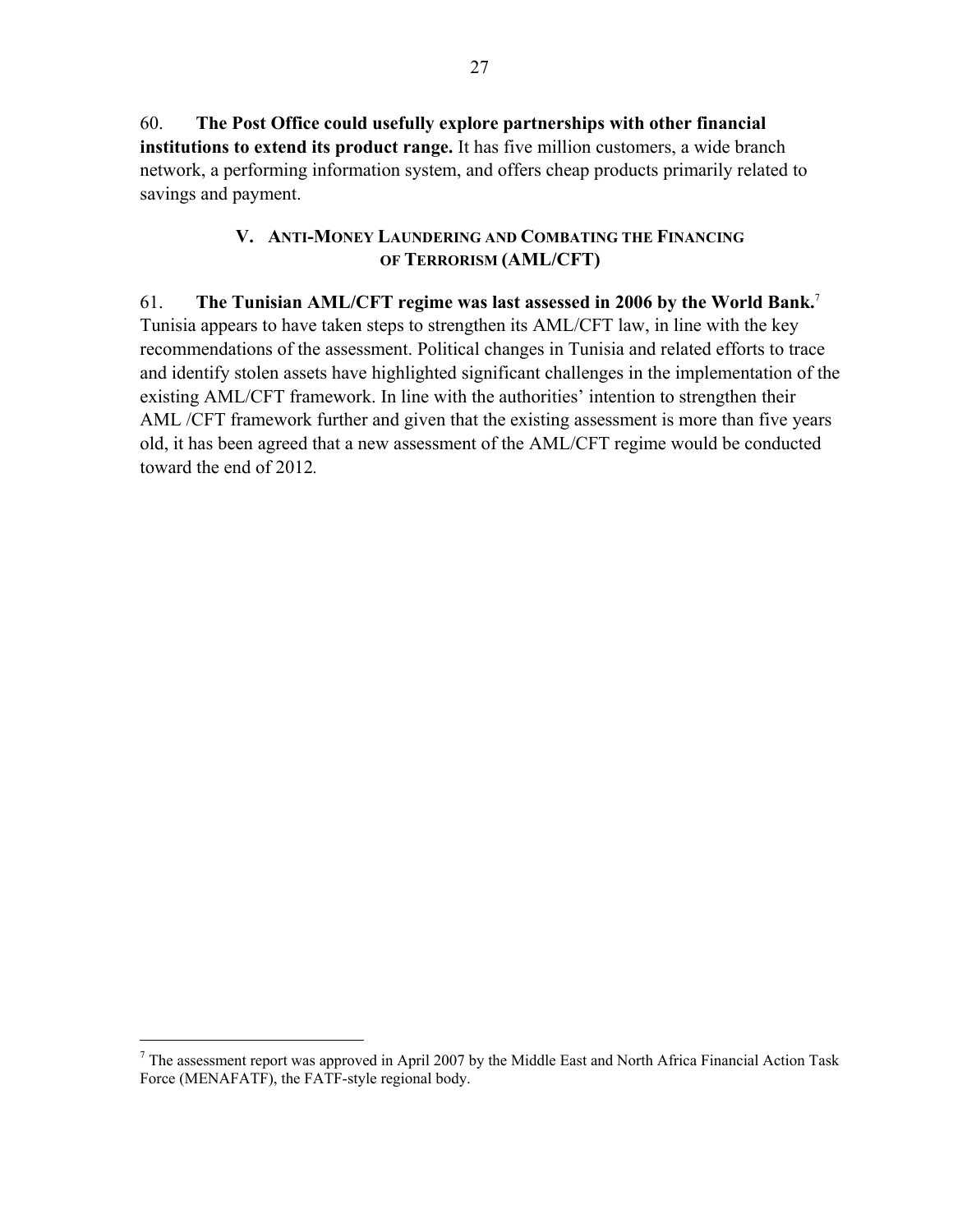



Source: Fund Staff estimates